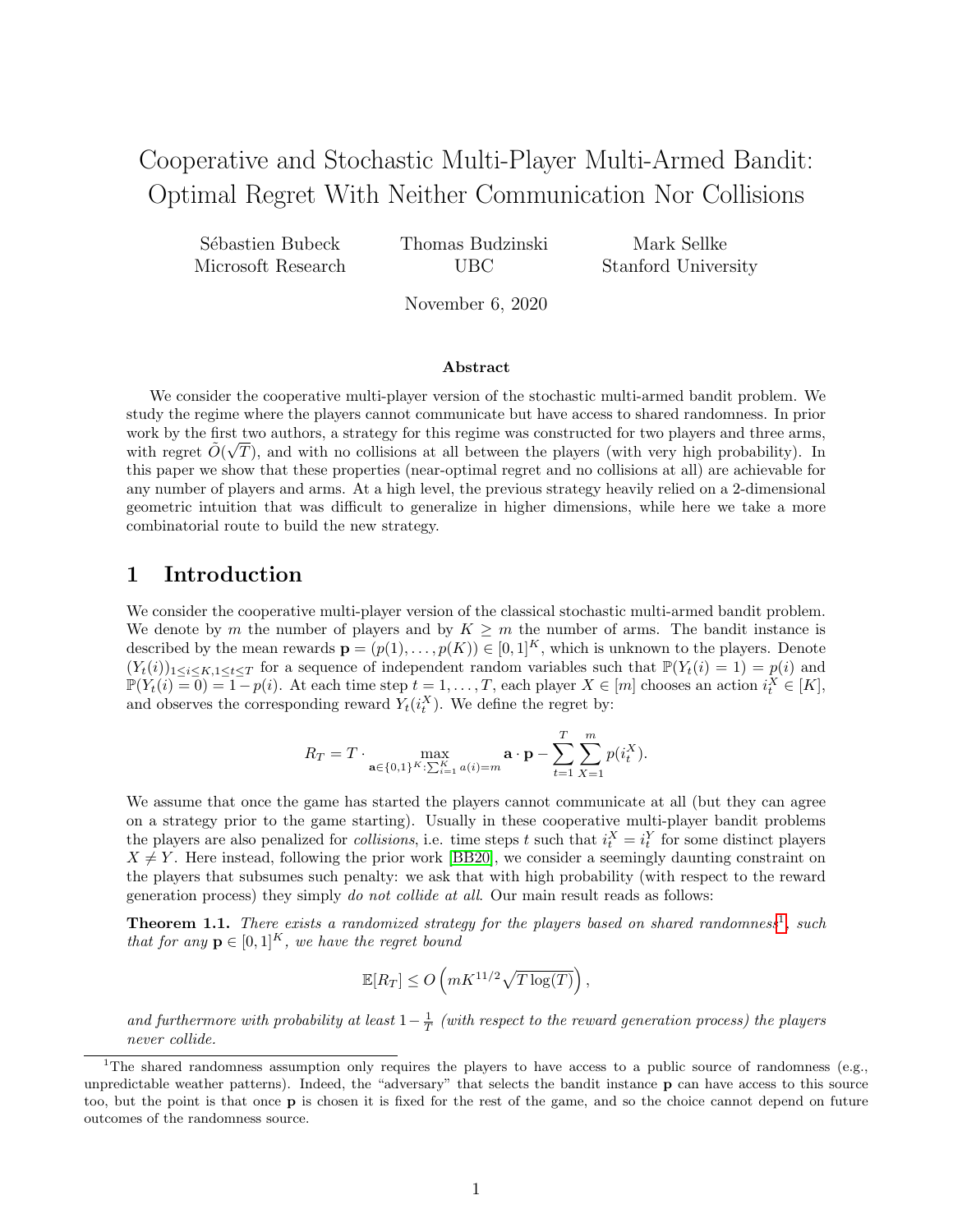Related works. The mutiplayer bandit problem with limited communication was first introduced roughly at the same time in [\[LJP08,](#page-14-0) [LZ10,](#page-14-1) [AMTS11\]](#page-13-1), and has been extensively studied since then [\[AM14,](#page-13-2) [RSS16,](#page-14-2) [BBM](#page-13-3)+17, [LM18,](#page-14-3) [BP19,](#page-13-4) [ALK19,](#page-13-5) [BLPS20\]](#page-13-6), with various assumptions on the communication/collisions. Yet it is only in [\[BB20\]](#page-13-0) that it was realized that one could in fact obtain the optimal regret without any collisions at all. The latter result was however limited to 2 players and 3 actions. Indeed the strategy was based on a simple 2-dimensional construction, reproduced here in Figure [2.](#page-2-0) The extension even to 4 actions seemed very difficult. In the present paper we take a more combinatorial route, which lends itself better to the high-dimensional picture. The analogue of Figure [2](#page-2-0) for our new strategy is Figure [2](#page-2-0) (see below, in the high-level overview of our strategy, for more details on the meaning of the partitions depicted in these figures).

Paper organization. We start in Section [2](#page-1-0) with our main construction, a certain "stable" partition of the cube  $[0,1]^K$ . Following [\[BB20\]](#page-13-0) we then put this partition to work in Section [3](#page-8-0) on a simpler version of the problem, the so-called *full information case*, where the players observe at each round a reward on all the arms, but these rewards are independent realizations for each player. Finally, in Section [4,](#page-9-0) we show how to deal with the extra difficulty of exploration for the bandit setting, and we complete the proof of Theorem [1.1.](#page-0-1)

High level overview of our strategy. Our strategy is based on a (time-dependent) colored partition of  $[0, 1]^K$ , where the colors correspond to m-tuples of arms. At a given time step, players decide which arm to play based on the color of the partition element that contains their respective current empirical estimate of p. We describe our partition using a decision tree, where each node is labeled with a set of currently undecided arms (i.e. for which we have not yet decided whether they belong to the top  $m$  actions or not) and the children of this node correspond to the possible subdivisions of this undecided set. This naturally gives a hierarchical decomposition of  $[0, 1]^K$ , and one of our key insights is to assign a partition element not only to the leaves of this decomposition, but also to any part which is *close* to a decision boundary at some inner node. The effect of the latter modification is a certain stability property of the partition: as long as the empirical estimates of the players remain close, the partition elements that decide the players' actions will be neighbors in the decision tree (Lemma [2.2\)](#page-5-0). Thus to avoid collision it suffices to find a coloring such that two players never collide if they play the arms recommended by two neighboring nodes in the decision tree (Lemma [2.4\)](#page-7-0). What about the regret of such a strategy? If players play according to a leaf of the tree, then in fact they will act optimally (Lemma [2.3\)](#page-7-1) or close to optimally, up to the deviations between p and its estimates. The question is how to control the regret from inner nodes, which correspond to the interfaces on Figure [2,](#page-2-0) where the players make suboptimal choices. For this, one needs to have the geometric picture in mind: to stay at an inner node means that one was close to a decision boundary, which will only happen for a "small" fraction of the instances **p**. To turn things around, as in [\[BB20\]](#page-13-0), we choose a *random* decision boundary, so that for any fixed instance p, the probability to be in the boundary will be small. It remains to carefully analyze how the "small" probability relates to the regret from playing suboptimally in this boundary (Lemma [3.1\)](#page-8-1).

## <span id="page-1-0"></span>2 A partition of the hypercube

In this section, which comprises the main new contribution of this work, we construct our randomized partition of the hypercube  $[0, 1]^K$  together with the corresponding piecewise constant strategy for the  $m$  players. This was the main barrier in extending [\[BB20\]](#page-13-0) beyond the case of 2 players and 3 actions.

## <span id="page-1-1"></span>2.1 The tree  $\mathcal{T}_{K,m}$

The most basic goal of our construction is to partition  $[0, 1]^K$  based on the order of the coordinates. We begin by giving the combinatorial setup which underlies this construction. We first consider the class of ordered partitions of  $[K]$ . These are set partitions of  $[K]$  where the elements within a part are not ordered, but the parts are ordered. That is, an ordered set partition of  $[K]$  has the form

$$
P=[S_1>S_2>\cdots>S_j],
$$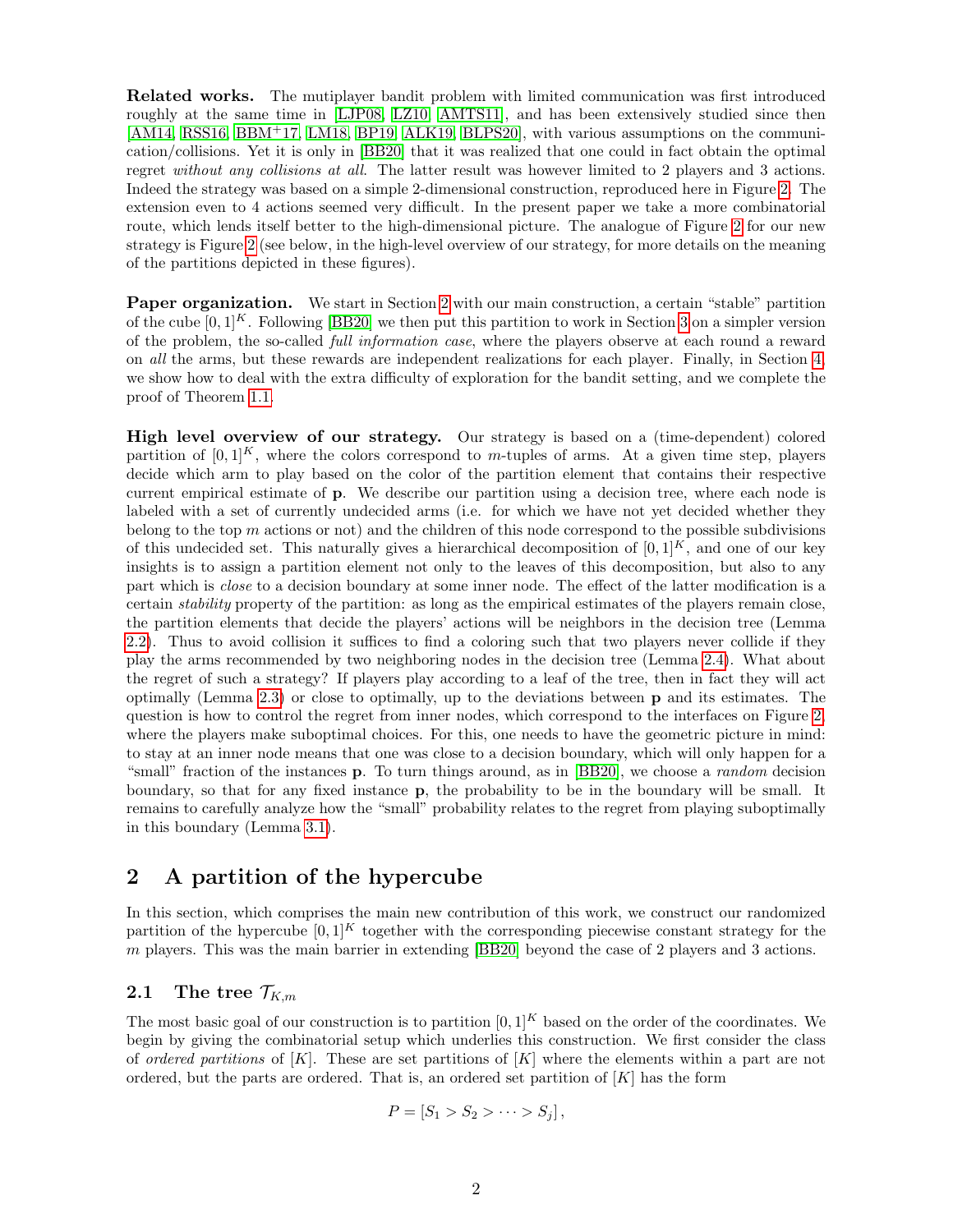<span id="page-2-0"></span>

The basic partition in [\[BB20\]](#page-13-0), restricted to a plane where  $p(1) + p(2) + p(3)$  is constant. The parts are labelled by the actions each player plays based on their estimate of p. Crucially, adjacent regions never result in collisions. Except for the small orange region, the players always play the top 2 actions.



Our new partition for 2 players and 3 actions, also restricted to a plane where  $p(1) + p(2) + p(3)$  is constant. The parts are labelled by pairs of actions as before, as well as vertices of the tree  $\mathcal{T}_{K,m}$  defined in subsection [2.1.](#page-1-1) There are now two levels of "skeleton" shown in orange and purple, separating the main parts in which the top 2 actions are always played. Again adjacent regions never result in a collision. In contrast with the partition above, our new partition extends to general  $(K, m)$ .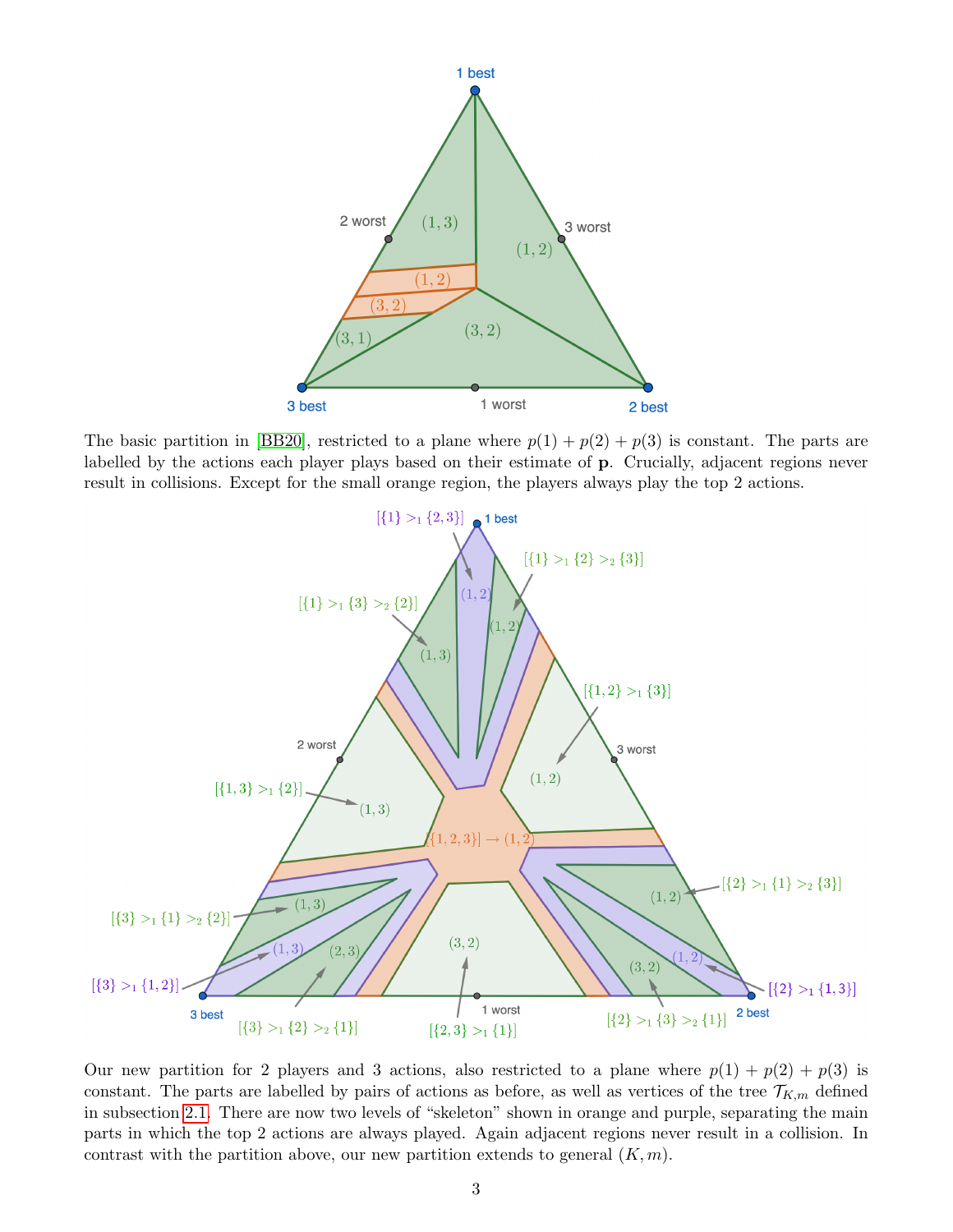where  $(S_i)_{i=1}^j$  partition [K]. For example  $\{1,3,5\} > \{2,6,7\} > \{4\}$ ] is an ordered set partition of  $\{1, 2, 3, 4, 5, 6, 7\}$  and is identical to  $\{5, 1, 3\} > \{6, 2, 7\} > \{4\}$ . We will construct these inequalities "one at a time" and it turns out we need to keep track of the order in which they are introduced. Therefore we define a *doubly ordered partition* (henceforth DOP) to be an ordered set partition in which the inequality signs are themselves ordered. Thus a DOP of  $[K]$  has the form

$$
P = [S_1 >_{\sigma(1)} S_2 >_{\sigma(2)} \cdots >_{\sigma(j-1)} S_j]
$$

for some permutation  $\sigma \in \mathfrak{S}_{j-1}$ . For example

$$
[\{1,3,5\} >_1 \{2,6,7\} >_2 \{4\}] \quad \text{and} \quad [\{1,3,5\} >_2 \{2,6,7\} >_1 \{4\}]
$$

are the two DOPs with underlying ordered partition  $\{1, 3, 5\} > \{2, 6, 7\} > \{4\}$ . The set of DOPs that we have just defined has a natural tree structure, and we denote this tree by  $\mathcal{T}_K$ . More precisely, the root of  $\mathcal{T}_K$  is the trivial DOP ROOT :=  $[\{1, 2, ..., K\}]$  and, for every DOP

$$
P_1 = [S_1 >_{\sigma(1)} S_2 >_{\sigma(2)} \cdots >_{\sigma(i-1)} S_i >_{j-1} S_{i+1} >_{\sigma(i+1)} \cdots >_{\sigma(j-1)} S_j]
$$

that is ROOT (i.e. with  $j \geq 2$ ), the parent of  $P_1$  is

$$
P = [S_1 >_{\sigma(1)} S_2 >_{\sigma(2)} \cdots >_{\sigma(i-1)} S_i \cup S_{i+1} >_{\sigma(i+1)} \cdots >_{\sigma(j-1)} S_j].
$$

In other words, descending the tree  $\mathcal{T}_k$  amounts to adding inequalities  $>_1, >_2, \ldots$  in this order.

The tree we will work with throughout this paper is a subtree  $\mathcal{T}_{K,m} \subseteq \mathcal{T}_K$ . The reason is that we are only concerned with identifying the set of the top  $m$  actions, potentially without knowing the relative order within these top m. To focus on this, we introduce the following definitions. Let  $i(P)$ be the largest integer  $i \geq 0$  such that  $\sum_{j=1}^{i} |S_j| \leq m$  (for example  $i(\text{ROOT}) = 0$ ). We define the set  $A(P) := S_1 \cup \ldots \cup S_{i(P)}$  (with the convention  $A(P) = \emptyset$  if  $i(P) = 0$ ), which corresponds to the set of actions that the DOP  $P$  has already identified as being in the top  $m$  actions. We now define the set  $B(P)$  of actions that needs to partitioned further to fully identify the top m actions: if  $|A(P)| = m$  then  $B(P) := \emptyset$ , and otherwise  $B(P) := S_{i(P)+1}$ . We can now define  $\mathcal{T}_{K,m} \subseteq \mathcal{T}_K$  as the subtree formed by paths from the root where only inequalities involving  $B(P)$  may be added to a DOP P at any time. In other words, we define  $\mathcal{T}_{K,m}$  recursively as follows: let

$$
P_1 = [S_1 >_{\sigma(1)} S_2 >_{\sigma(2)} \cdots >_{\sigma(i-1)} S_i >_{j-1} S_{i+1} >_{\sigma(i+1)} \cdots >_{\sigma(j-1)} S_j]
$$

be a DOP and let

$$
P = [S_1 >_{\sigma(1)} S_2 >_{\sigma(2)} \cdots >_{\sigma(i-1)} S_i \cup S_{i+1} >_{\sigma(i+1)} \cdots >_{\sigma(j-1)} S_j]
$$

be its parent. If  $P \in \mathcal{T}_{K,m}$ , then  $P_1 \in \mathcal{T}_{K,m}$  if and only if  $B(P) = S_i \cup S_{i+1}$ . See Figure [3](#page-4-0) for an example. We also denote by  $\mathcal{L}(\mathcal{T}_{K,m})$  the set of leaves of the tree  $\mathcal{T}_{K,m}$ . Note that the leaves of  $\mathcal{T}_{K,m}$  are DOPs which determine the top  $m$  actions. However not all DOPs determining the top  $m$  actions are leaves of  $\mathcal{T}_{K,m}$ . For example we have

$$
[\{4,8\} >_2 \{2,6,7\} >_1 \{1,3,5\}] \in \mathcal{T}_{8,2} \quad \text{but} \quad [\{4,8\} >_1 \{2,6,7\} >_2 \{1,3,5\}] \notin \mathcal{T}_{8,2}.
$$

The latter holds because the parent DOP  $\{4, 8\} >_1 \{1, 3, 5, 2, 6, 7\}$  determines the top 2 actions hence is already a leaf of  $\mathcal{T}_{8,2}$ .

For  $P \in \mathcal{T}_{K,m}$  we use CHILDREN(P) to denote its set of children, and PARENT(P) to denote its (unique) parent. For example we have

$$
PARENT ([\{1, 3, 5\} >_1 \{2, 6, 7\} >_2 \{4\}]) = [\{1, 3, 5\} >_1 \{2, 4, 6, 7\}].
$$

For convenience we will treat  $\mathcal{T}_{K,m}$  as a partial order, so that  $Q \preceq P$  means Q is a ancestor of P. In particular, the root satisifes ROOT  $\leq P$  for any  $P \in \mathcal{T}_{K,m}$ . Finally we denote by  $d_{\mathcal{T}_{K,m}}$  the graph distance in the tree  $\mathcal{T}_{K,m}$ .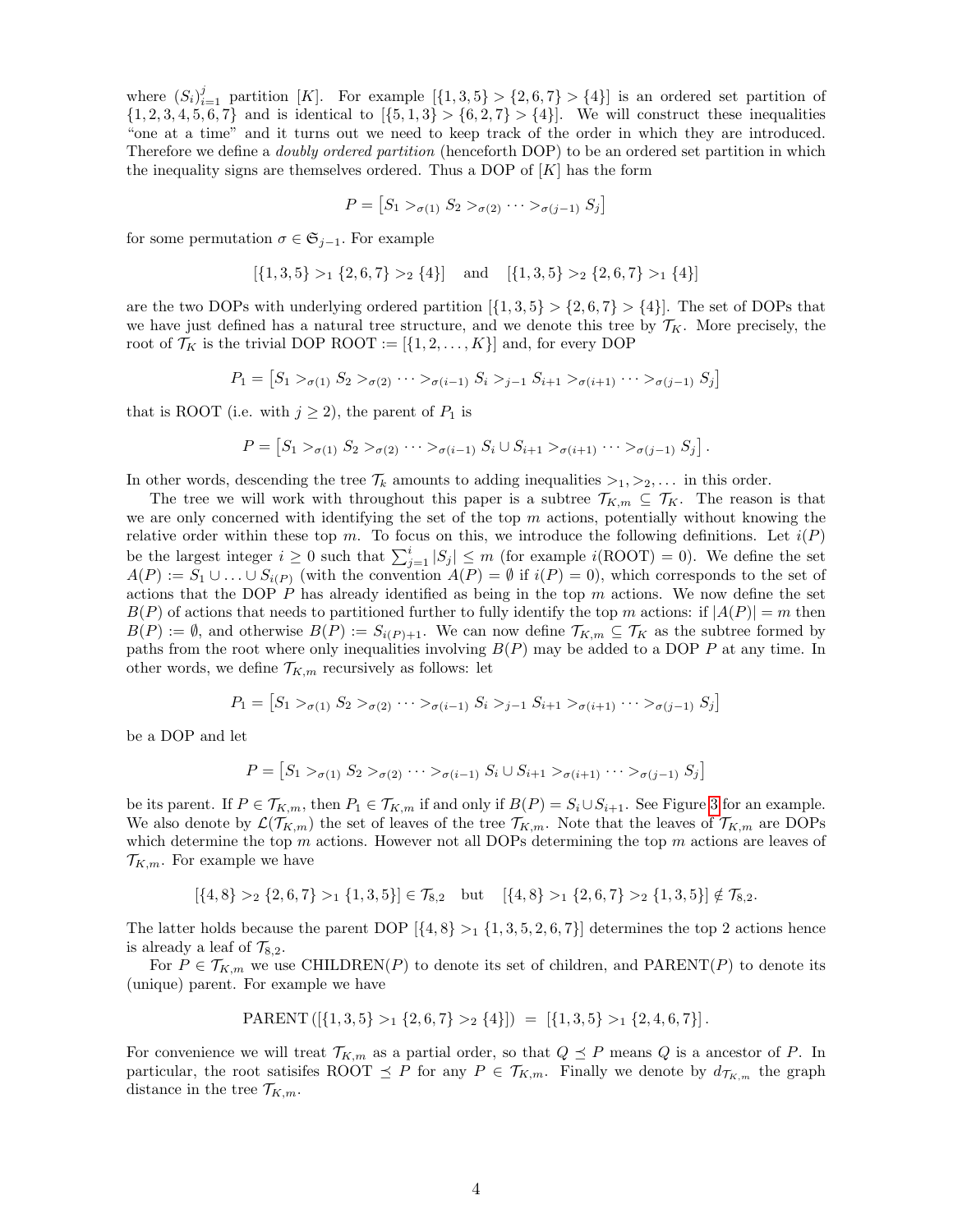<span id="page-4-0"></span>
$$
[\{1,2\} >_1 \{3\}]
$$
\n
$$
[\{1\} >_1 \{2,3\}]
$$
\n
$$
[\{1\} >_1 \{3\} >_2 \{3\}]
$$
\n
$$
[\{1,2,3\}]
$$
\n
$$
[\{1,3\} >_1 \{2\}]
$$
\n
$$
[\{3\} >_1 \{1,2\}]
$$
\n
$$
[\{3\} >_1 \{1\} >_2 \{2\}]
$$
\n
$$
[\{2,3\} >_1 \{1\}]
$$
\n
$$
[\{2\} >_1 \{1,3\}]
$$
\n
$$
[\{2\} >_1 \{3\} >_2 \{1\}]
$$
\n
$$
[\{2\} >_1 \{3\} >_2 \{1\}]
$$
\n
$$
[\{2\} >_1 \{3\} >_2 \{1\}]
$$

The tree  $\mathcal{T}_{3,2}$ , with 9 leaves and 4 inner nodes.

#### 2.2 Inequalities to define a region

Our goal is now to connect DOPs to regions inside  $[0, 1]^K$ . To do so we will use certain types of inequalities involving the values of the coordinates of  $\mathbf{x} = (x(i)) \in [0,1]^K$ . We first need a few definitions.

**Definition 1.** Let  $\mathbf{x} \in [0,1]^K$  and  $P \in \mathcal{T}_{K,m} \setminus \mathcal{L}(\mathcal{T}_{K,m})$ . We define

range<sub>P</sub>(**x**) := 
$$
\max_{k \in B(P)} x(k) - \min_{\ell \in B(P)} x(\ell)
$$
.

**Definition 2.** Let  $\mathbf{x} \in [0, 1]^K$  and P be a DOP of the form:

$$
P = [S_1 >_{\sigma(1)} S_2 >_{\sigma(2)} \cdots >_{\sigma(i-1)} S_i >_{j-1} S_{i+1} >_{\sigma(i+1)} \cdots >_{\sigma(j-1)} S_j].
$$
\n(1)

We define

$$
gap_P(\mathbf{x}) = \min_{k \in S_i} x(k) - \max_{\ell \in S_{i+1}} x(\ell).
$$

In words, range<sub>P</sub> (x) represents the range of values in the set of coordinates for which the DOP P has not yet identified whether they are in the top m actions or not. On the other hand, gap<sub>p</sub>( $\bf{x}$ ) represents how large was the "cut" made by the DOP P when we added its last inequality. The next easy lemma says that there always exists a "large cut".

<span id="page-4-1"></span>**Lemma 2.1.** Let  $\mathbf{x} \in [0,1]^K$  and  $P \in \mathcal{T}_{K,m} \setminus \mathcal{L}(\mathcal{T}_{K,m})$ . There exists a DOP  $Q \in \text{CHILDREN}(P)$  such that

$$
gap_Q(\mathbf{x}) \ge \frac{1}{K} \cdot range_P(\mathbf{x}) \ge 0.
$$

*Proof.* Write  $B(P) = \{a_1, \ldots, a_\ell\}$ , with  $x(a_1) \geq x(a_2) \geq \cdots \geq x(a_\ell)$  (note that  $\ell \geq 2$  since P is not a leaf). The pigeonhole principle implies that some adjacent pair of values  $x(a_j)$ ,  $x(a_{j+1})$  will differ by at least  $\frac{\text{range}_P(\mathbf{x})}{K}$ , so one can simply set Q to be the child of P which separates  $B(P)$  into  $\{x(a_1), \ldots, x(a_j)\}$ and  $\{x(a_{i+1}), \ldots, x(a_{\ell})\}.$  $\Box$ 

### 2.3 Constructing the partition

We now finally construct the partition of  $[0, 1]^K$ , depending in a deterministic way on a function c:  $\mathcal{T}_{K,m} \to [0, \frac{1}{K}]$  as well as a small constant  $\varepsilon > 0$ . The partition elements will be indexed by vertices of the tree  $\mathcal{T}_{K,m}$ , or in other words the partition is defined by a mapping  $\mathcal{P}_{c,\varepsilon} : [0,1]^K \to \mathcal{T}_{K,m}$ . This mapping is easiest to describe algorithmically, which we do in Algorithm [1.](#page-5-1)

Let us now comment on what Algorithm [1](#page-5-1) is doing (the reader might also find useful to look at Figure [2](#page-2-0) at the same time). First, lines [15](#page-5-2) and [16](#page-5-3) are the recursive step, where we decide which is the next inequality that we add to our DOP. This decision depends on the parameters  $c(P)$ . Moreover, line [8](#page-5-4) for  $Q = P$  means that if one of these decisions is 6 $\varepsilon$ -close to make, we simply output P. This corresponds to the interfaces of width  $6\varepsilon$  between large cells on Figure [2.](#page-2-0) Note that the positions of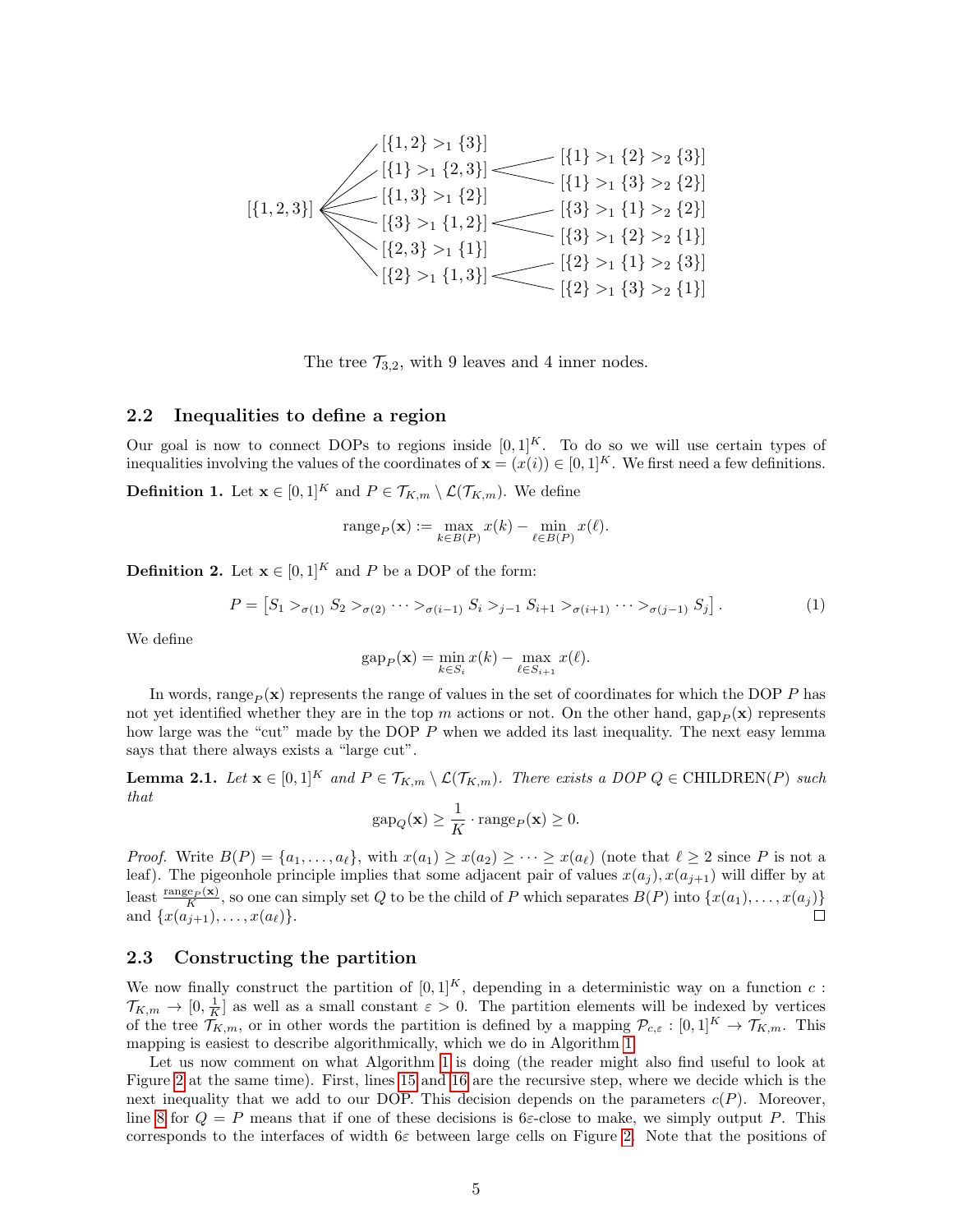<span id="page-5-1"></span>**Algorithm 1:** Definition of the mapping  $\mathcal{P}_{c,\varepsilon} : [0,1]^K \to \mathcal{T}_{K,m}$ .

<span id="page-5-7"></span><span id="page-5-5"></span><span id="page-5-4"></span>1 parameters:  $c: \mathcal{T}_{K,m} \rightarrow [0, \frac{1}{K}]$  $\frac{1}{K}$ ,  $\varepsilon > 0$ , input:  $x \in [0, 1]^K$ , returns: vertex  $P \in \mathcal{T}_{K,m}$ . 2 Initialize  $P = \text{ROOT}$ . 3 while  $P \notin \mathcal{L}(\mathcal{T}_{K,m})$  do 4 for  $Q \prec P$  do 5 Write  $B(Q) = \{a_1, \ldots, a_\ell\}$ , with  $x(a_1) \geq x(a_2) \geq \cdots \geq x(a_\ell)$ . 6 **for**  $j = 1, 2, ..., \ell - 1$  do 7 | | Define the child  $Q_j$  of Q by splitting  $B(Q)$  into  $\{a_1, \ldots, a_j\} > \{a_{j+1}, \ldots, a_\ell\}.$  $\begin{array}{c|c|c} \bf 8 & & \begin{array}{|c|c|c|c|}\end{array} & \textbf{if} & \text{gap}_{Q_j}(\textbf{x})-c(Q)\cdot\text{range}_Q(\textbf{x}) & \leq (d_{\mathcal{T}_{K,m}}(P,Q)+1)\cdot 6\varepsilon & \textbf{then} \end{array} \end{array}$  $9 \mid \cdot \cdot \cdot \cdot \cdot P$  $10$  end 11 end 12 Write  $B(P) = \{a_1, \ldots, a_\ell\}$ , with  $x(a_1) \geq x(a_2) \geq \cdots \geq x(a_\ell)$ . 13 for  $j = 1, 2, ..., \ell - 1$  do 14 | Define the child  $P_j$  of P by splitting  $B(P)$  into  $\{a_1, \ldots, a_j\} > \{a_{j+1}, \ldots, a_\ell\}.$  $\begin{array}{|c|c|c|}\text{15} & \text{if } \text{gap}_{P_j}(\textbf{x}) \geq c(P) \cdot \text{range}_P(\textbf{x}) & \text{then} \end{array}$ // By Lemma [2.1](#page-4-1) and  $c(P) \leq \frac{1}{K}$  $\frac{1}{K}$ , this occurs for at least one  $j \in [\ell - 1]$ . 16 | |  $P \leftarrow P_j$  $17$  | | break (go back to line [3\)](#page-5-5) 18 end // While loop terminated so  $P$  is a leaf. 19 end 20 return P

<span id="page-5-3"></span><span id="page-5-2"></span>these interfaces depend on the  $c(P)$ . Moreover, for a given Q, the condition of line [15](#page-5-2) becomes weaker as the algorithm progresses and P gets deeper in the tree  $\mathcal{T}_{K,m}$ . Therefore, a point that was very close to being assigned to  $Q$  will be assigned to its child. This results in "coating" of the interfaces with layers of width 6ε. For example, on Figure [2,](#page-2-0) this corresponds to the region  $\{\{1\} >_1 \{2,3\}\}\$  separating the regions  $\{\{1, 2, 3\}\}\$ and  $\{\{1\} >_1 \{2\} >_2 \{3\}\$ . In general, there can be up to K such interface layers.

A crucial property of the partition is the following stability property. The first item will be useful to ensure the absence of collisions. The goal of the second is to state a "consistency" property for different values of  $\varepsilon$ , which will be needed later in the bandit analysis.

<span id="page-5-0"></span>**Lemma 2.2.** We fix  $\varepsilon > 0$ ,  $c: \mathcal{T}_{K,m} \to [0, \frac{1}{K}],$  and  $\mathbf{x}, \mathbf{y} \in [0, 1]^K$ .

- 1. If  $|\mathbf{x} \mathbf{y}|_{\ell^{\infty}} \leq \varepsilon$ , then  $d_{\mathcal{T}_{K,m}} (\mathcal{P}_{c,\varepsilon}(\mathbf{x}), \mathcal{P}_{c,\varepsilon}(\mathbf{y})) \leq 1$ .
- 2. Let  $P \in \mathcal{T}_{K,m}$  and assume that  $|x(i) y(i)| \leq \varepsilon$  for all  $i \in A(P) \cup B(P)$ . Let also  $\varepsilon' \in (0, \varepsilon]$ . Then it is not possible that  $\mathcal{P}_{c,\varepsilon}(\mathbf{x})$  and  $\mathcal{P}_{c,\varepsilon}(\mathbf{y})$  are descendants of two distinct children of P.

Proof. We start with the second point, since it will be useful for the first one. Assume that we run Algorithm [1](#page-5-1) on both x with  $(c, \varepsilon)$  and on y with  $(c, \varepsilon')$  in parallel and that both instances are currently both on  $P$  (in the while loop). Then we need to prove that the two instances do not branch into two distinct children of P. If P is the final output for either  $x$  or  $y$  then the conclusion is immediate. If not, we denote by  $P_i(\mathbf{x})$  (resp.  $P_i(\mathbf{y})$ ) the j-th child of P considered by Algorithm [1](#page-5-1) run on **x** (resp. on y). Note that the coordinates may be ordered differently in  $x$  and in  $y$ , so it not clear that the children of P considered for **x** and **y** should be the same. Assume that an instruction  $P \leftarrow P_i$  occurs for **x** at  $j = j_x$  (resp. at  $j = j_y$  for y). If  $P \leftarrow P_{j_x}(\mathbf{x})$  occurs for x in line [16](#page-5-3) of the algorithm, we have

<span id="page-5-6"></span>
$$
gap_{P_{j_{\mathbf{x}}}(\mathbf{x})}(\mathbf{x}) \ge c(P) \cdot range_{P}(\mathbf{x}).
$$
\n(2)

On the other hand, since  $P$  was not the output for  $x$ , the inequality of line  $8$  is not satisfied, which means that the distance between the left and the right-hand side of the last display is at least  $6\varepsilon$ , i.e.

$$
gap_{P_{j_{\mathbf{x}}}(\mathbf{x})}(\mathbf{x}) \ge c(P) \cdot range_P(\mathbf{x}) + 6\varepsilon. \tag{3}
$$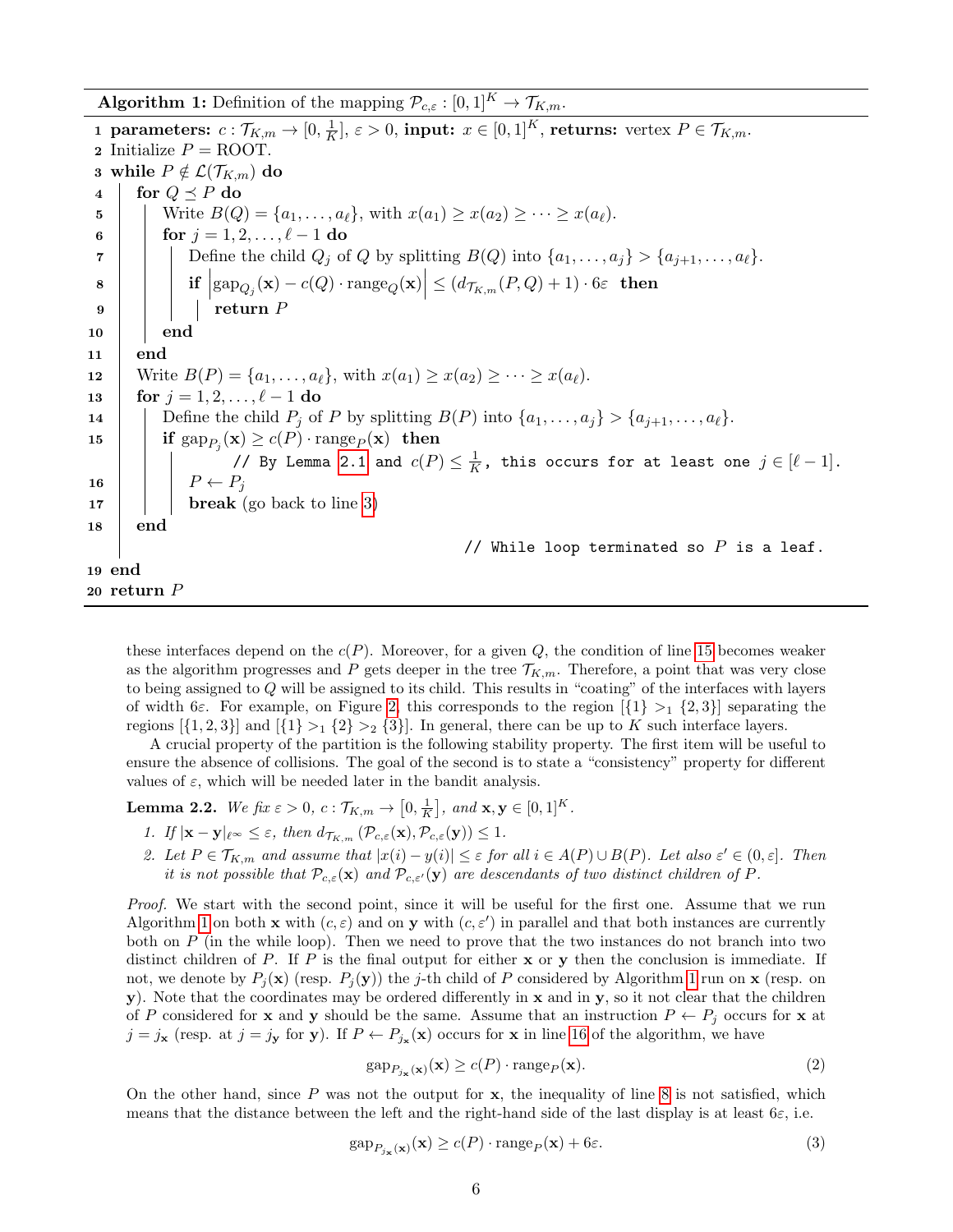Hence, since  $|\mathbf{x} - \mathbf{y}|_{\ell^{\infty}} \leq \varepsilon$ , we also have

$$
gap_{P_{j_{\mathbf{x}}}(\mathbf{x})}(\mathbf{y}) > c(P) \cdot range_P(\mathbf{y}).
$$

In particular, the fact that the left-hand side is positive means that  $P_{j_{\mathbf{x}}}(\mathbf{x})$  is also one of the children of P considered when the algorithm is run on **y**, i.e.  $P_{j_{x}}(\mathbf{y}) = P_{j_{x}}(\mathbf{x})$ . Moreover, the last display means that the inequality in line [15](#page-5-2) is satisfied when the algorithm considers  $P_{j*}(\mathbf{y}) = P_{j*}(\mathbf{x})$  for y. This proves that  $j_{\mathbf{y}} \leq j_{\mathbf{x}}$ .

We now assume  $j_{y} < j_{x}$  and will reach a contradiction (note that the argument is not symmetric in **x** and **y** since we assume  $|\mathbf{x}-\mathbf{y}| \leq \varepsilon$  and not  $|\mathbf{x}-\mathbf{y}| \leq \varepsilon'$ ). Similarly to Equation [\(3\)](#page-5-6), using the fact that P is not the output for **x** and that  $P \leftarrow P_{j_x}$  does not occur when we run the algorithm on **x**, we have

$$
gap_{P_{j_{\mathbf{y}}}(\mathbf{x})}(\mathbf{x}) \le c(P) \cdot \text{range}_P(\mathbf{x}) - 6\varepsilon.
$$

Using  $|\mathbf{x} - \mathbf{y}|_{\ell^{\infty}} \leq \varepsilon$ , we deduce

$$
gap_{P_{j_{\mathbf{y}}}(\mathbf{x})}(\mathbf{y}) \le c(P) \cdot \text{range}_P(\mathbf{y}) - 4\varepsilon.
$$

On the other hand, for the exact same reason as in Equation [\(3\)](#page-5-6), we have

$$
\text{gap}_{P_{j_{\mathbf{y}}}(\mathbf{y})}(\mathbf{y}) \ge c(P) \cdot \text{range}_P(\mathbf{y}) + 6\varepsilon' > c(P) \cdot \text{range}_P(\mathbf{y}).
$$

From the last two displays, we obtain

<span id="page-6-0"></span>
$$
\left| \text{gap}_{P_{j_{\mathbf{y}}}(\mathbf{x})}(\mathbf{y}) - \text{gap}_{P_{j_{\mathbf{y}}}(\mathbf{y})}(\mathbf{y}) \right| > 4\varepsilon.
$$

On the other hand, we write  $B(P) = \{a_1, \ldots, a_\ell\} = \{b_1, \ldots, b_\ell\}$ , where  $x(a_1) \geq \cdots \geq x(a_\ell)$  and  $y(b_1) \geq \cdots \geq y(b_\ell)$ . Then by definition of gap, the last display becomes

$$
\left| \left( y(b_{j_{y}}) - y(b_{j_{y}+1}) \right) - \left( y(a_{j_{y}}) - y(a_{j_{y}+1}) \right) \right| > 2\varepsilon. \tag{4}
$$

On the other hand, using the assumption  $|\mathbf{x} - \mathbf{y}|_{\ell^{\infty}}$ , we have

$$
|y(b_{j_{\mathbf{y}}}) - y(a_{j_{\mathbf{y}}})| \le |y(b_{j_{\mathbf{y}}}) - x(a_{j_{\mathbf{y}}})| + |x(a_{j_{\mathbf{y}}}) - y(a_{j_{\mathbf{y}}})| \le 2\varepsilon
$$

and similarly for  $j_x + 1$ . This contradicts Equation [\(4\)](#page-6-0), so we obtain  $j_x = j_y$ . As explained in the first part of the proof, we have  $P_{j_{\mathbf{x}}}(\mathbf{x}) = P_{j_{\mathbf{x}}}(\mathbf{y})$ , so both instances of the algorithm branch in this child of P, which proves the second item of the Lemma.

We now prove the first item. We first use the second item with  $\varepsilon' = \varepsilon$ . Note that the assumption  $|\mathbf{x} - \mathbf{y}|_{\ell^{\infty}} \leq \varepsilon$  is stronger than the assumption needed on the second item. Therefore, we know that when we run the algorithm on  $x$  and  $y$  in parallel, the runs agree as long as both instances are still running. Now assume without loss of generality that x stops first. If x stops at a leaf  $P \in \mathcal{L}(\mathcal{T}_{K,m})$ then we already know by the second item that  $y$  also stops at P. So let us assume that  $x$  stops at an inner node  $P$ , and that y continues to a child  $P'$  of  $P$  (if y continues it must be at a child of  $P$  by the second item). We argue now that  $y$  must in fact stop at  $P'$ , which concludes the proof. First note that since **x** stops at P, it means that line [8](#page-5-4) occured for some child  $Q_j$  of  $Q \preceq P$  obtained by splitting  $B(Q) = \{a_1, ..., a_\ell\}$  into  $\{a_1, ..., a_j\} > \{a_{j+1}, ..., a_\ell\}$ . In other words one has:

$$
\left|\text{gap}_{Q_j}(\mathbf{x}) - c(Q) \cdot \text{range}_Q(\mathbf{x})\right| \le (d_{\mathcal{T}_{K,m}}(P,Q) + 1) \cdot 6\varepsilon.
$$

Now observe that, since  $|\mathbf{x} - \mathbf{y}|_{\ell^{\infty}} \leq \varepsilon$ , one has  $|\text{range}_Q(\mathbf{x}) - \text{range}_Q(\mathbf{y})| \leq 2\varepsilon$ . Next denote  $b_1, \ldots, b_\ell$ a permutation of  $a_1, \ldots, a_\ell$  such that  $y(b_1) \geq \ldots \geq y(b_\ell)$  and let j' be the index j of the largest  $y(j)$ which is  $\varepsilon$ -close to  $x(a_j)$ . Now consider the child  $Q'$  of  $Q$  obtained by splitting  $B(Q)$  into  $\{b_1, \ldots, b_{j'}\}$  ${b_{j'+1},...,b_{\ell}}$ . One has  $|\text{gap}_{Q'}(\mathbf{y}) - \text{gap}_{Q_j}(\mathbf{x})| \leq 2\varepsilon$ . In particular we obtain by the triangle inequality:

$$
\left|\text{gap}_{Q'}(\mathbf{y}) - c(Q) \cdot \text{range}_Q(\mathbf{y})\right| \leq 4\varepsilon + (d_{\mathcal{T}_{K,m}}(P,Q)+1) \cdot 6\varepsilon = (d_{\mathcal{T}_{K,m}}(P',Q)+1) \cdot 6\varepsilon.
$$

In particular, in the run on y, when the while loop is at  $P'$ , line [8](#page-5-4) will occur when invoked on  $Q'$ , which shows that the run stops at  $P'$ .  $\Box$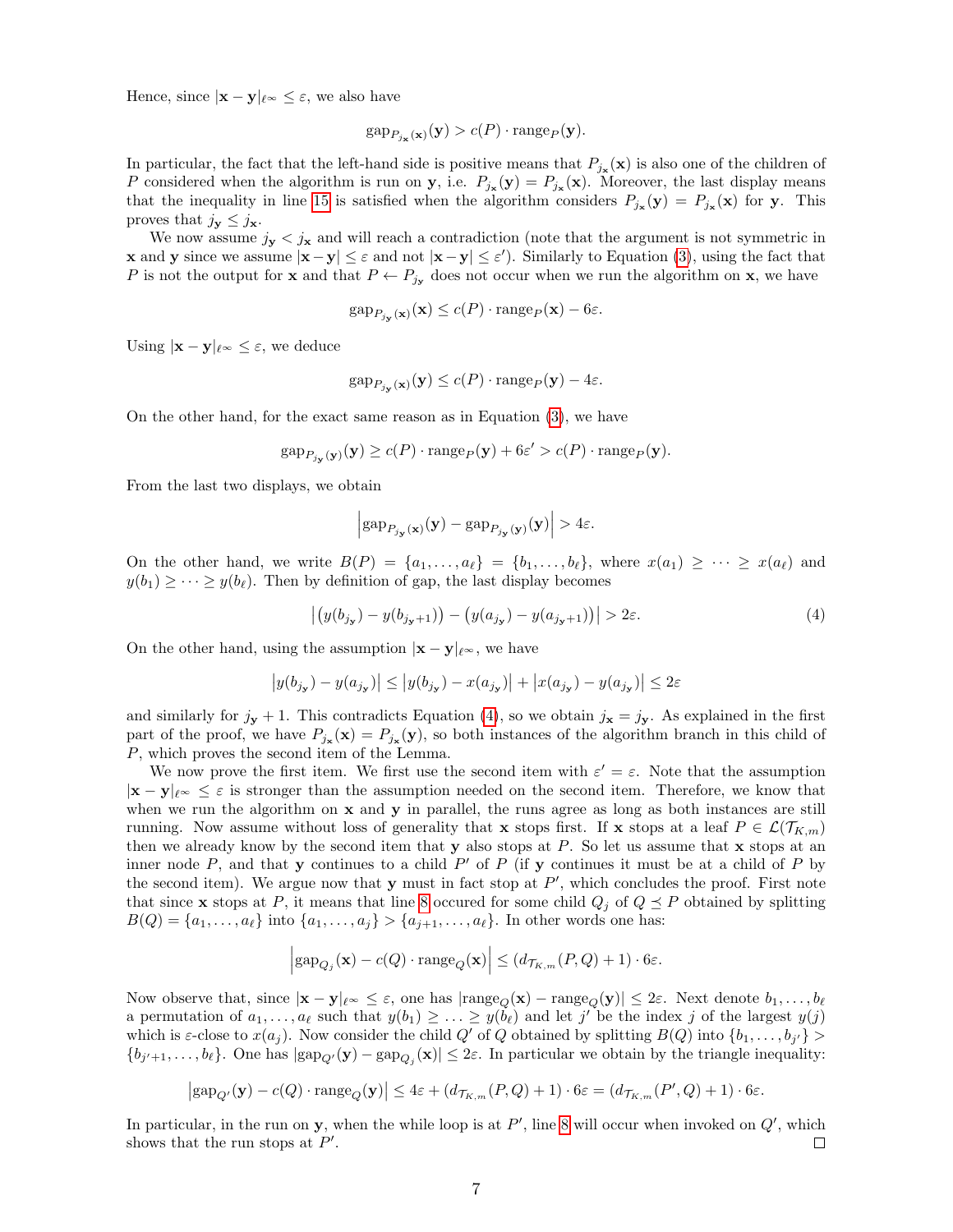The next lemma establishes three basic guarantees for Algorithm [1.](#page-5-1) In particular, it ensures that the DOP associated to x describes the order of the coordinates of x, e.g. if  $\mathcal{P}_{c,\varepsilon}(\mathbf{x})$  is of the form  $[\{1\} > \{2\} > \cdots > \{K\}],$  then the coordinates of **x** are in nonincreasing order.

<span id="page-7-1"></span>**Lemma 2.3.** Suppose Algorithm [1](#page-5-1) is run on  $\mathbf{x} \in [0,1]^K$ . Suppose that the operation  $P \leftarrow \widehat{P}$  occurs during Algorithm [1](#page-5-1) (in Line [16\)](#page-5-3). Then:

- <span id="page-7-5"></span>1. x obeys all the inequalities of  $\widehat{P}$ .
- <span id="page-7-4"></span>2. If for any ancestor  $Q \preceq P$  and any child  $Q_j$  of Q the inequality

<span id="page-7-2"></span>
$$
|\text{gap}_{Q_j}(\mathbf{x}) - c(Q) \cdot \text{range}_Q(\mathbf{x})| \le 10K\varepsilon. \tag{5}
$$

never holds, and if  $y \in [0,1]^K$  satisfies  $|x - y|_{\ell^{\infty}} < \varepsilon$ , then  $P \leftarrow \widehat{P}$  also occurs when Algorithm [1](#page-5-1) is run on y.

<span id="page-7-3"></span>3. If  $\widehat{P} \notin \mathcal{L}(\mathcal{T}_{K,m})$  is not a leaf and is the final output of Algorithm [1,](#page-5-1) then there exists some ancestor  $Q \preceq \hat{P}$  with a child  $Q_j \in \text{CHILDREN}(Q)$  such that inequality [\(5\)](#page-7-2) holds.

*Proof.* To show the first assertion, we simply observe that Algorithm [1](#page-5-1) sorts the actions of  $B(P)$  in line [5](#page-5-7) according to their values at the point x, hence every inequality sign added is true for x.

For the second assertion, we observe that the factor  $10K$  in Equation [5](#page-7-2) is so large that, by the triangle inequality, Line [8](#page-5-4) of the algorithm applies to neither **x** nor **y** for any  $Q_j$  a child of  $Q \preceq P$ . Moreover for these  $Q_j$  and Q, the signs of  $(\text{gap}_{Q_j}(\mathbf{x}) - c(Q) \cdot \text{range}_Q(\mathbf{x}))$  and  $(\text{gap}_{Q_j}(\mathbf{y}) - c(Q) \cdot \text{range}_Q(\mathbf{y}))$  always agree, so x, y behave identically in Line [15.](#page-5-2) Since x, y do not terminate before  $\widehat{P}$  in Line [8](#page-5-4) and behave identically in Line [15](#page-5-2) before  $P \leftarrow \hat{P}$ , we conclude that  $\hat{P} \leftarrow P$  occurs when Algorithm [1](#page-5-1) is run on y.

Finally for the last assertion, because  $\hat{P}$  is not a leaf, Line [8](#page-5-4) of Algorithm [1](#page-5-1) must have been the reason to terminate the algorithm on x. As  $\mathcal{T}_{K,m}$  has depth at most K, inequality [5](#page-7-2) must hold just before termination.  $\Box$ 

### <span id="page-7-6"></span>2.4 Coloring the partition

We now want to turn our partition into a full strategy. For this, we need a rule specifying, for each DOP P and each player X, which arm player X should play in the partition element P. We construct here a "robust" rule, such that when eventually combined with Lemma [2.2](#page-5-0) it will give a collision-free strategy for the players. We start with two definitions.

**Definition 3.** For a DOP P, define  $\text{Feas}_P \subseteq \binom{[K]}{m}$  to consist of all m-subsets of [K] which comprise the top  $m$  actions in some total ordering extending  $P$ .

Note that this is more stringent than only requiring that each element might individually be in the top m. In particular, sequences in Feas<sub>P</sub> contain all elements of  $A(P)$  and a fixed size subset of  $B(P)$ .

**Definition 4.** An *m*-coloring of  $\mathcal{T}_{K,m}$  is a function  $F: \mathcal{T}_{K,m} \to [K]^m$ . An *m*-coloring  $F = (f_1, \ldots, f_m)$  is called *collision-robust* if for any  $P, Q \in \mathcal{T}_{K,m}$  with  $d_{\mathcal{T}_{K,m}}(P, Q) \leq 1$  and any  $i, j \in [m]$  with  $f_i(P) = f_j(Q)$ , one must necessarily have  $i = j$ .

Now, fix  $c, \varepsilon$  and suppose we are given an arbitrary function  $G: \mathcal{T}_{K,m} \to \binom{[K]}{m}$  such that  $G(P) \in \text{Feas}_P$ for all P. Then we claim that there is a robust m-coloring F such that  $F(P)$  is a permutation of  $G(P)$ for all P. To see this, we simply proceed recursively down the tree. We choose  $F(\text{ROOT})$  to be the lexicographically first (i.e. sorted) permutation of  $G(ROOT)$ , and then for  $P \in \mathcal{T}_{K,m}$  choose  $F(P)$  to be a permutation of  $G(P)$  with maximum possible overlap with  $F(PARENT(P))$  (if there are several such permutations, pick the first lexicographically). That is, if  $f_i(PARENT(P)) \in G(P) \cap G(PARENT(P)),$ we have  $f_i(P) = f_i(PARENT(P))$ . It is easy to see that this produces a robust m-coloring. Hence, we have shown the following.

<span id="page-7-0"></span>Lemma 2.4. For any

$$
G: \mathcal{T}_{K,m} \to \binom{[K]}{m}
$$

such that  $G(P) \in \text{Feas}_P$  for all P, there is a collision-robust coloring

$$
F: \mathcal{T}_{K,m} \to [K]^m,
$$

where  $F(P)$  is always a permutation of  $G(P)$ .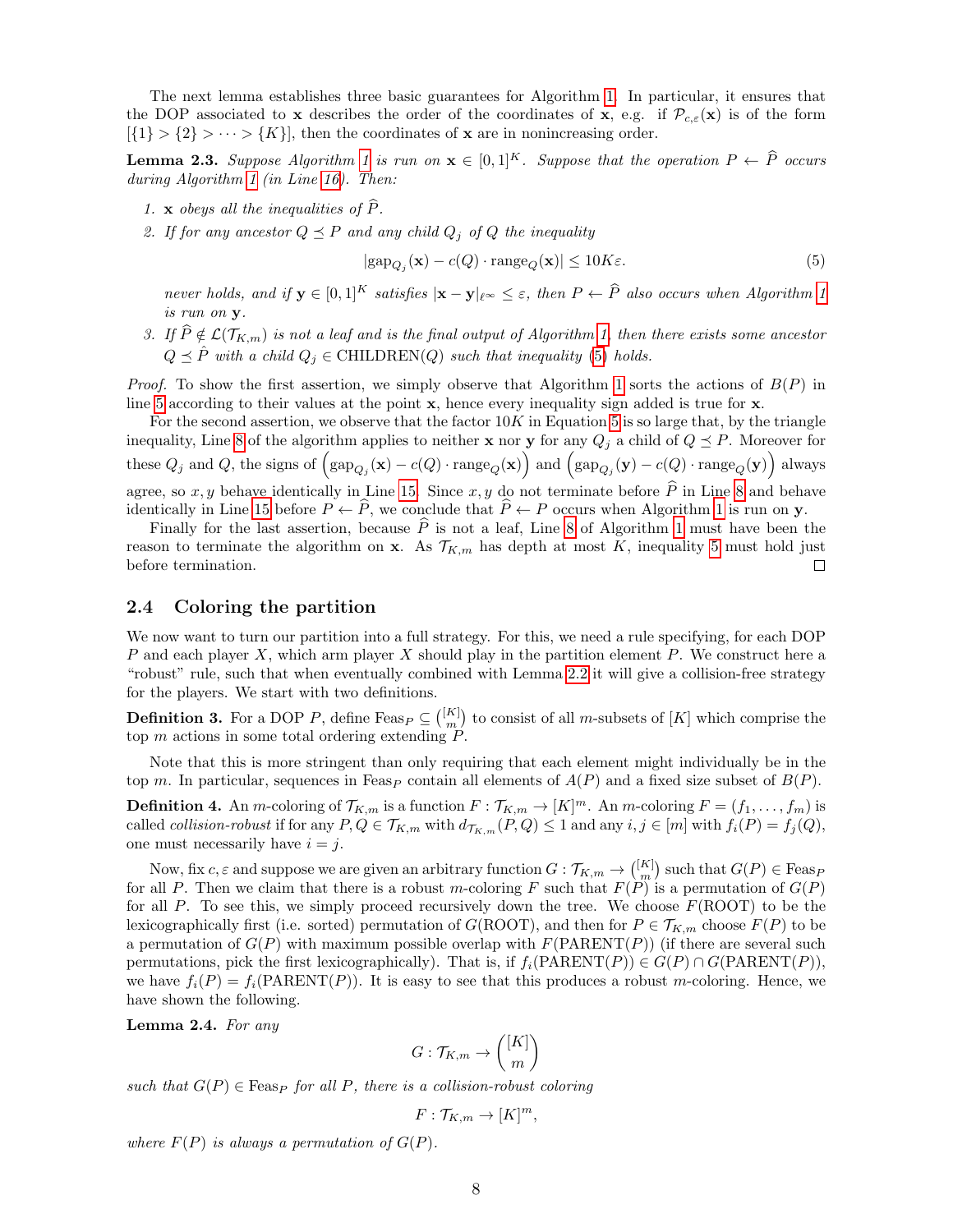## <span id="page-8-0"></span>3 The full feedback scenario

We consider here the *full information* version of the problem described in the introduction, where the players observe at each round a reward on all the arms (not only the one played as in the bandit case), but these rewards are independent realizations for each player. We propose to use the construction from the previous section to build a strategy for this full information game. We fix a robust m-coloring  $F$  of  $\mathcal{T}_{K,m}$  given by applying Lemma [2.4](#page-7-0) to the function G which sets  $G(P)$  to be the lexicographically first element of Feas<sub>P</sub>. We take  $c: \mathcal{T}_{K,m} \to [0, \frac{1}{K}]$  to be an i.i.d. uniform function of the distance to the root in  $\mathcal{T}_{K,m}$ . That is, we set

$$
c(P) = C(d(P, \text{ROOT})),
$$

where  $C(0), C(1), \ldots, C(K-1)$  are i.i.d. uniform variables on  $[0, \frac{1}{K}]$ . For each time  $t \in [T]$ , we write

$$
\varepsilon_t := 10 \sqrt{\frac{\log (mKT)}{t}}.
$$

The strategy followed by player  $X$  at time  $t$  is then the following:

- 1. Denote by  $\mathbf{q}_t^X = (q_t^X(i)) \in [0,1]^K$  the vector of empirical mean rewards of the arms observed by X from time 1 to time  $t-1$ .
- 2. Apply Algorithm [1](#page-5-1) to find  $\mathcal{P}_{c,\varepsilon_t}(\mathbf{q}_t^X) \in \mathcal{T}_{K,m}$ .
- 3. Play the action  $i_t^X = f_X(\mathcal{P}_{c,\varepsilon_t}(\mathbf{q}_t^X)),$  where  $F = (f_1, \ldots, f_m)$ .

The key observation is the following lemma that will be used to bound the probability that Algorithm [1](#page-5-1) stops at an inner node. This is important to estimate, since this event may result in suboptimal arm choices.

<span id="page-8-1"></span>**Lemma 3.1.** Let  $\delta > 0$  and  $\mathbf{x} \in [0,1]^K$ . For any  $P \in \mathcal{T}_{K,m}$  of depth h and any child Q of P, we have

$$
\mathbb{P}\left(\left|\text{gap}_Q(\mathbf{x}) - C(h) \cdot \text{range}_P(\mathbf{x})\right| \le \delta \mid C(0), \dots, C(h-1)\right) \le \frac{2K\delta}{\text{range}_P(\mathbf{x})}.
$$

*Proof.* By construction  $C(h)$  is uniform in  $\left[0, \frac{1}{K}\right]$  even under the conditioning. Moreover, the set of values  $C(h)$  for which the event on the left occurs is an interval of length  $\frac{2\delta}{\text{range}_P(\mathbf{x})}$ , which implies the claim.  $\Box$ 

Our main result for this section is as follows:

<span id="page-8-4"></span>**Theorem 3.2.** The strategy described above satisfies for any  $p \in [0, 1]^K$ :

$$
\mathbb{E}[R_T] \le O(mK^4 \sqrt{T \log(T)}).
$$

Furthermore with probability at least  $1 - \frac{1}{T}$  the players never collide.<sup>[2](#page-8-2)</sup>

<span id="page-8-3"></span>Proof. Let us first prove the non-collision property. By the Hoeffding inequality and a crude union bound over times, players and arms, with probability at least  $1 - \frac{1}{T}$ , it holds that for every t and each player  $X$ , we have

$$
\left|\mathbf{q}_t^X - \mathbf{p}\right|_{\ell^\infty} \le \frac{1}{3}\varepsilon_t. \tag{6}
$$

Moreover, if this occurs, for any two players X and Y, we have  $|\mathbf{q}_t^X - \mathbf{q}_t^Y| < \varepsilon_t$ , so by Lemma [2.2](#page-5-0) the DOPs  $\mathcal{P}_{c,\varepsilon_t}(\mathbf{q}_t^X)$  and  $\mathcal{P}_{c,\varepsilon_t}(\mathbf{q}_t^Y)$  are neighbour vertices in  $\mathcal{T}_{K,m}$ . By our choice of F using Lemma [2.4,](#page-7-0) this ensures that there is no collision, i.e. that  $X$  and  $Y$  do not play the same arm.

From now on, all the information that we will use in the proof will be the description of the mappings  $\mathcal{P}_{c,\varepsilon_t}$  together with the "stability" result of [\(6\)](#page-8-3). We highlight right now that the exact same argument will be needed in the end of the proof in the bandit setting (Section [4\)](#page-9-0).

We now control the regret under the event [\(6\)](#page-8-3) for a fixed time step t. For  $\mathbf{x} \in [0,1]^K$ , we denote by  $P^0(\mathbf{x}) = \text{ROOT}, P^1(\mathbf{x}), P^2(\mathbf{x}), \ldots$ , the random (because of c) path in  $\mathcal{T}_{K,m}$  visited during the while loop of Algorithm [1](#page-5-1) (line [3\)](#page-5-5) when we run it on x with parameters c and  $\varepsilon_t$ . If the output of the algorithm

<span id="page-8-2"></span> $^{2}m$  can be replaced easily by min $(m, K - m)$ . The same holds in Theorem [1.1.](#page-0-1)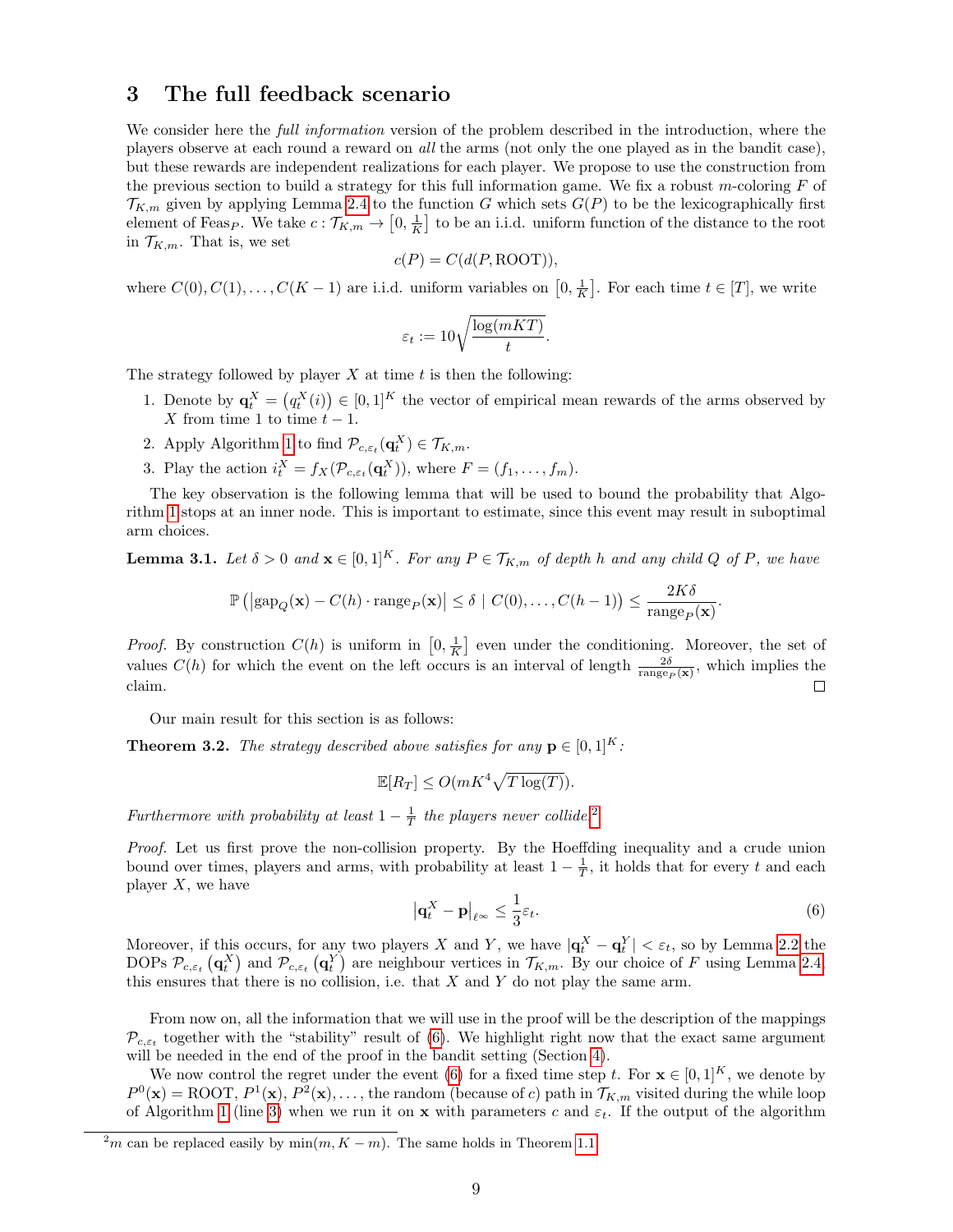is at depth k in  $\mathcal{T}_{K,m}$ , then we denote  $P^h(\mathbf{x}) = P^k(\mathbf{x})$  for any  $h \geq k$ . Note that  $P^1(\mathbf{x}), \ldots, P^h(\mathbf{x})$ only depends on  $C(0), \ldots, C(h-1)$ . We also write  $P_j^h(\mathbf{x})$  for the child of  $P^h(\mathbf{x})$  obtained by splitting  $B(P^h(\mathbf{x})) = \{a_1, \ldots, a_\ell\},\$  where  $x(a_1) \geq x(a_2) \geq \cdots \geq x(a_\ell),\$  into  $\{a_1, \ldots, a_j\} > \{a_{j+1}, \ldots, a_\ell\}.$  For  $h \geq 0$  and  $j \geq 1$ , we consider the events:

$$
E_{h,j} = \left\{ \left| \text{gap}_{P_j^h(\mathbf{p})}(\mathbf{p}) - C(h) \cdot \text{range}_{P^h(\mathbf{p})}(\mathbf{p}) \right| \le 10K\varepsilon_t \right\}
$$
  
and 
$$
\left| \text{gap}_{P_i^h(\mathbf{p})}(\mathbf{p}) - C(k) \cdot \text{range}_{P^h(\mathbf{p})}(\mathbf{p}) \right| > 10K\varepsilon_t \text{ for any } k < h \text{ and any } i \right\}.
$$

The first key observation is that on the event  $E_{h,j}$ , it must be that  $P^h(\mathbf{p})$  is a node of depth h, and furthermore for any **x** such that  $|\mathbf{x} - \mathbf{p}|_{\ell^{\infty}} \leq \varepsilon_t$  one must also have  $P^h(\mathbf{x}) = P^h(\mathbf{p})$ . These follow from items [3,](#page-7-3) [2](#page-7-4) of Lemma [2.3](#page-7-1) - part [3](#page-7-3) shows  $P^h(\mathbf{p})$  has depth h and part 2 shows  $P^h(\mathbf{x})$  takes the same value. Recalling item [1](#page-7-5) of the same lemma, on the event  $E_{h,j}$ , we know that the total regret of the m players is upper bounded by  $m \cdot \text{range}_{P^h(\mathbf{p})}(\mathbf{p})$ . Indeed, the top m actions of **p** can only differ from the players' actions in the choice of subset of  $B(P^h(\mathbf{x})) = B(P^h(\mathbf{p}))$ . The second key observation is that by Lemma [3.1](#page-8-1) one has

$$
\mathbb{P}(E_{h,j}|C(0),\ldots,C(h-1)) \leq \frac{20K^2\varepsilon_t}{\operatorname{range}_{P^h(\mathbf{p})}(\mathbf{p})}.
$$

Thus we obtain that the contribution to the regret from  $E_{h,j}$  is bounded by  $20mK^2\varepsilon_t$ . If none of the events  $E_{h,j}$  occurs, then the players play exactly the top m actions according to p, hence incur zero regret. Indeed, this follows from the same discussion as above using Lemma [2.3,](#page-7-1) but if  $P<sup>h</sup>(p)$  is a leaf of  $\mathcal{T}_{K,m}$ , then range $_{P^h(\mathbf{p})}(\mathbf{p})=0$ . Finally, summing over h, j and t yields the regret estimate

$$
\mathbb{E}[R_T] \le O\left(mK^4 \sum_{t=1}^T \varepsilon_t\right). \tag{7}
$$

The theorem follows.

## <span id="page-9-0"></span>4 The bandit scenario

For the bandit version, we again use mappings of the form  $\mathcal{P}_{c,\varepsilon_t}$ , with the exact same c as in the full information case but a larger  $\varepsilon_t$ . The important difference will be that, in order to avoid neglecting the exploration of some of the arms, we will use a different, randomized coloring of  $\mathcal{T}_{K,m}$ . Specifically, at each time t we apply an uniformly random permutation  $\pi_t : [K] \to [K]$  to the actions in defining the lexicographic ordering used in Section [2.4,](#page-7-6) where the  $\pi_t$  are independent. This defines a  $\pi_t$ -random coloring of the vertices of  $\mathcal{T}_{K,m}$  and preserves the collision-robustness of Lemma [2.4.](#page-7-0) Moreover, by symmetry, the randomness of  $\pi_t$  causes each  $F(P)$  to contain a uniformly random subset of  $B(P)$  of the appropriate size  $m - |A(P)|$ , and in particular to contain any arm  $i \in B(P)$  with probability at least  $\frac{1}{K}$ .

We can now describe the strategy. We let  $n_t^X(i)$  be the number of times player  $X \in [m]$  sampled arm  $i \in [K]$  in the first  $t-1$  time steps, and let  $r_t^X(i) \leq n_t^X(i)$  be the amount of reward observed so far. We let  $q_t^X(i)$  be the empirical estimate of  $p(i)$  by player X at the start of time t, defined by

$$
q_t^X(i) = \frac{r_t^X(i)}{n_t^X(i)} \in [0, 1].
$$

For the first  $T_0 = 10^9 K \log(KT)$  time-steps, we simply have player X play arm  $X + t \pmod{K}$  at time t. After that, at time  $t > T_0$  the players as before play via the mapping  $\mathcal{P}_{c,\varepsilon_t}$ , i.e. player X plays arm  $f_X(\mathcal{P}_{c,\varepsilon_t}(\mathbf{q}^X_t))$ , where  $F=(f_1,\ldots,f_m)$  is our  $\pi_t$ -random coloring, c is a uniform function of the distance to the root as in Section [3,](#page-8-0) and

$$
\varepsilon_t = 10000 \sqrt{\frac{K^3 \log(KT)}{t}}.
$$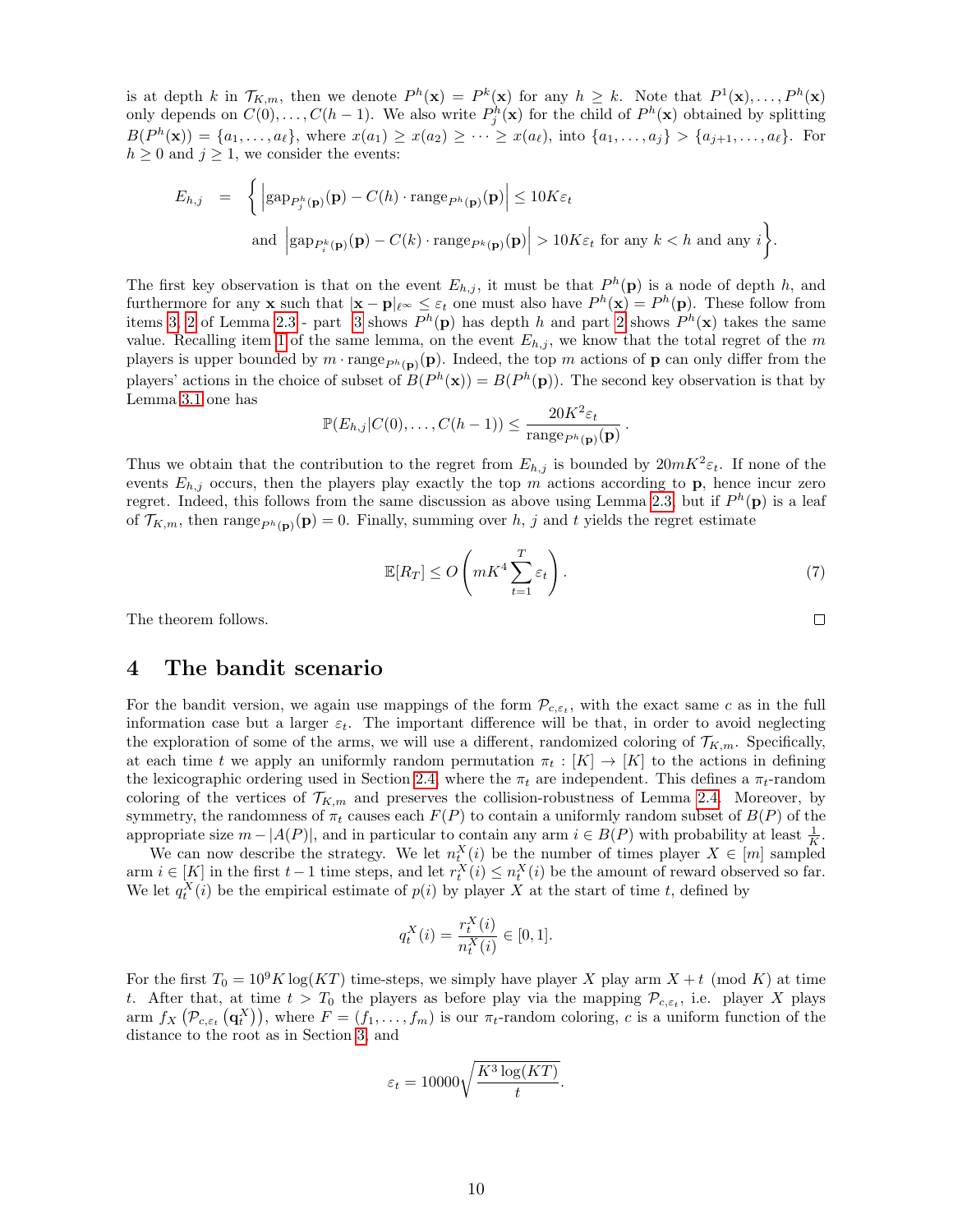We now begin the analysis. We define the events:

$$
\Omega_1 = \left\{ \forall t \ge T_0, i \in [K], X \in [m], \text{ we have } q_t^X(i) - p(i)| < \frac{\varepsilon_{n_t^X(i)}}{100K^{3/2}} \right\},
$$
\n
$$
\Omega_2 = \left\{ \forall t \ge T_0, X \in [m], \forall P \in \mathcal{T}_{K,m}, \text{ if } \forall s \le t \text{ we have } \mathcal{P}_{c,\varepsilon_s}(\mathbf{q}_s^X) \le P,
$$
\n
$$
\text{then } \forall i \in A(P) \cup B(P), n_t^X(i) \ge \left\lfloor \frac{t}{2K} \right\rfloor \right\},
$$
\n
$$
\Omega = \{\Omega_1 \text{ and } \Omega_2\}.
$$

We observe that

$$
\frac{\varepsilon_{t/(2K)}}{100K^{3/2}} \le \frac{\varepsilon_t}{10K}.
$$

This means that when the conclusions of  $\Omega$  hold, we have

$$
|q_t^X(i) - p(i)| < \frac{\varepsilon_t}{10K}.
$$

**Lemma 4.1.** Using the above strategy, for any choice of  $(C(h))$  and any  $p \in [0,1]^K$ , we have:

$$
\mathbb{P}[\Omega] \ge 1 - \frac{1}{T}.
$$

*Proof.* We show that each of  $\Omega_1, \Omega_2$  have probability at least  $1 - \frac{1}{2T}$ . For  $\Omega_1$  this follows immediately from Hoeffding's inequality.

We now show  $\mathbb{P}[\Omega_2] \geq 1 - \frac{1}{2T}$ . This is where we will use the randomization of the coloring using the  $\pi_t$  to explore evenly. For t small, we use the initial sampling phase (this is the only place we use the initial phase). Indeed, for  $t \leq \frac{3T_0}{2}$  the inequality  $n_t^X(i) \geq \frac{t}{2K}$  is immediate given our initial  $T_0$  rounds of perfectly uniform sampling. Now, fix  $t \geq \frac{3T_0}{2}$ ,  $X \in [m]$ , and  $i \in [K]$ . Let  $E_{t,X}(i)$  denote the event that there is P for which  $i \in A(P) \cup B(P)$  and, for all  $s \leq t$ , we have  $\mathcal{P}_{c,\varepsilon_t}(\mathbf{q}_s^X) \preceq P$ . Since we use a uniform random permutation  $\pi_t$  at each time  $s \leq t$ , conditionally on everything that happened before, the probability for X to play i is at least  $\frac{1}{K}$ . It follows that

$$
\mathbb{P}\left(E_{t,X}(i) \text{ but } n_t^X(i) < \frac{t}{2K}\right) \le \mathbb{P}\left(Bin\left(t-T_0,\frac{1}{K}\right) \le \frac{t-T_0}{2K}\right).
$$

As  $t - T_0 \geq 1000K \log(KT)$ , the right hand probability is at most  $\frac{1}{2mKT^2}$  by applying the multiplicative Chernoff estimate  $\mathbb{P}\left(Bin(N,p)\leq \frac{Np}{2}\right)\leq e^{-\frac{Np}{8}}$  in [\[MU17,](#page-14-4) Theorem 4.5]. Union bounding over all  $t, X, i$ concludes the proof.  $\Box$ 

From now on, our reasoning will be deterministic. As time increases and we get further in the tree  $\mathcal{T}_{K,m}$ , we need to have a reasonable estimate of **p** to know which arms to keep exploring, but we also need to explore the right arms to have a good estimate (and avoid collisions). Therefore, we will use a "bootstrap" argument as in [\[BB20\]](#page-13-0), proving a certain property  $\Gamma_t$  by induction on t.

To define  $\Gamma_t$ , we first need a few definitions. For  $k \geq 0$ , let  $\tau_k$  be the first time  $t > T_0$  that  $\mathcal{P}_{c,\varepsilon_t}(\mathbf{q}_t^X) \succeq P^k$  holds for some  $P^k$  of depth  $k = d(\text{ROOT}, P^k)$  and some  $X^k \in [m]$  (in particular  $\tau_0 = T_0 + 1$ . Throughout this section, we will keep denoting by  $P^k$  the corresponding DOP, and by  $X^k \in [m]$  the corresponding player (choosing an arbitrary pair  $(P^k, X^k)$ ) if there are multiple instances at time  $\tau_k$ ). We let  $k_t = \max\{k : \tau_k < t\}$ . We now introduce the event  $\Gamma_t$  for each  $t > T_0$ .

**Definition 5.** For  $t > T_0$ , we denote by  $\Gamma_t$  the event

$$
\Gamma_t = {\Gamma_t^1 \text{ and } \Gamma_t^2 \text{ and } \Gamma_t^3},
$$

<span id="page-10-0"></span>where  $\Gamma_t^1, \Gamma_t^2, \Gamma_t^3$  are the three events:

1. For all  $r \leq t$  and  $X, Y \in [m]$  we have

$$
d_{\mathcal{T}_{K,m}}(\mathcal{P}_{c,\varepsilon_r}(\mathbf{q}_r^X),\mathcal{P}_{c,\varepsilon_r}(\mathbf{q}_r^Y)) \le 1.
$$

In particular, there is no collision in the first  $t$  time-steps.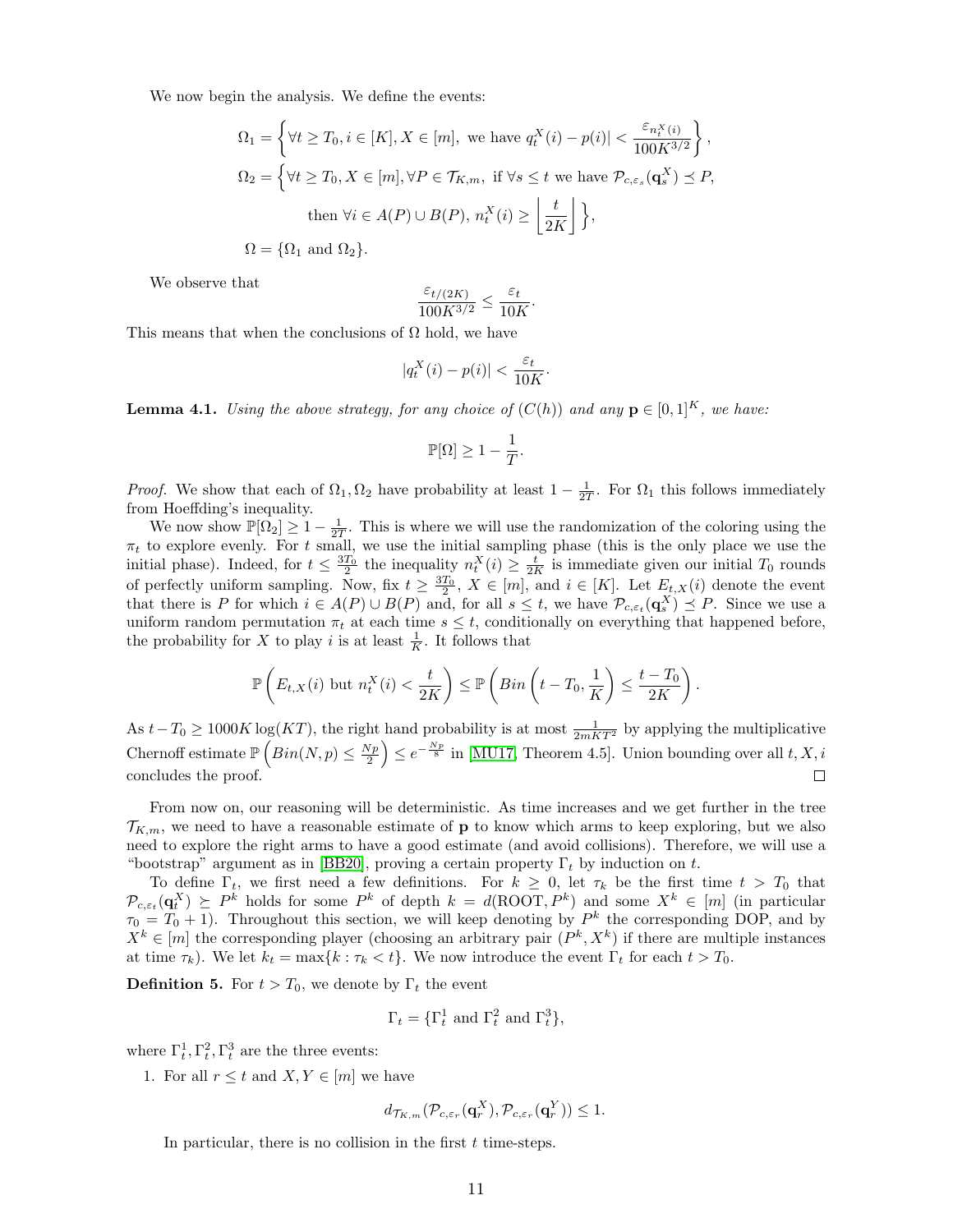2. For any  $k, s \geq 0$  satisfying  $\tau_k \leq \min(s, t)$  and any  $Q^k \neq P^k$  a sibling of  $P^k$ , we have

$$
\mathcal{P}_{c,\varepsilon_s}(\mathbf{q}_s^Y) \not\succeq Q^k.
$$

3. For any  $k \ge 1$  and  $s \ge 0$  satisfying  $\tau_k \le \min(s, t)$  and for any  $i \in A(P^{k-1}) \cup B(P^{k-1})$ , we have

$$
|q_s^Y(i) - p(i)| \le \frac{\varepsilon_{\tau_k}}{10K}.
$$

Our goal is to show that  $\Omega$  implies  $\Gamma_T$  (which of course subsumes  $\Gamma_t$  for all  $t \leq T$ ). We will prove that  $\Gamma_t$  holds inductively in t below in Proposition [4.3.](#page-11-0) We first state a simple consequence of  $\Gamma_t$  which is useful in proving Proposition [4.3.](#page-11-0)

<span id="page-11-1"></span>**Lemma 4.2.** Let  $t > T_0$ , and suppose that  $\Gamma_{t-1}$  holds. Then:

1.

$$
\text{ROOT} = P^0 \prec P^1 \prec \cdots \prec P^{k_t}.
$$

- 2. For any  $r \leq t, X \in [m]$ , there is  $k_r^X \leq k_{t+1}$  such that  $\mathcal{P}_{c,\varepsilon_r}(\mathbf{q}_r^X) = P^{k_r^X}$ .
- 3. If  $\tau_{k_{t+1}} = t$  holds, then  $P^{k_{t+1}} \in \text{CHILDREN}(P^{k_t}).$

*Proof.* All three items follow immediately from  $\Gamma_{t-1}^2$ .

<span id="page-11-0"></span>**Proposition 4.3.** If  $\Omega$  holds, then  $\Gamma_T$  also holds.

*Proof.* We prove  $\Gamma_t$  holds for all  $t \geq T_0$  by induction on t. First note that  $\Gamma_{T_0}^1$  and  $\Gamma_{T_0}^2$  follow from the definition of the initial exploration phase, and  $\Gamma_{T_0}^3$  is an empty statement, since  $\tau_1 > T_0$  by definition.

Hence, we now assume  $\Omega$  and  $\Gamma_{t-1}$  and prove  $\Gamma_t^1, \Gamma_t^2, \Gamma_t^3$ .

**Proof of**  $\Gamma_t^3$ . We fix  $k \ge 1$  and  $s \ge 0$  satisfying  $\tau_k \le \min(s, t)$ . Since the definition of  $\Gamma_{t-1}^3$  does not require that  $s \leq t-1$ , there is nothing to prove unless  $\tau_{k_{t+1}} = t$ . We therefore assume  $\tau_{k_{t+1}} = t$ . By Lemma [4.2,](#page-11-1) we have

$$
\text{ROOT} = P^0 \prec P^1 \prec \cdots \prec P^{k_{t+1}}.
$$

Moreover, for any any  $Y \in [m]$ , there is  $k_t^Y \leq k_{t+1}$  such that  $\mathcal{P}_{c,\varepsilon_t}(\mathbf{q}_t^Y) = P^{k_t^Y}$ . Using the event  $\Omega_2$ , we obtain for any  $i \in A(P^{k-1}) \cup B(P^{k-1})$  the assertion of  $\Gamma_t^3$ , namely:

$$
\left|q_s^Y(i) - p(i)\right| \le \frac{\varepsilon_{n_s^X(i)}}{100K^{3/2}} \le \frac{\varepsilon_{\tau_k}}{10K}.
$$

**Proof of**  $\Gamma_t^1$ . Since  $\Gamma_{t-1}^1$  holds, we only need to prove the statement for  $r = t$ . Invoking Lemma [4.2,](#page-11-1) we have:

<span id="page-11-2"></span>
$$
\text{ROOT} = P^0 \prec P^1 \prec \cdots \prec P^{k_t}.
$$

Hence for each  $k \leq k_t$ , we have by the definition of Algorithm [1](#page-5-1) (and more precisely the fact that we have not returned  $P^{k-1}$  according to line [8\)](#page-5-4):

$$
\left| \text{gap}_{P^k} \left( \mathbf{q}_{\tau_k}^{X^k} \right) - c(P^{k-1}) \cdot \text{range}_{P^{k-1}} \left( \mathbf{q}_{\tau_k}^{X^k} \right) \right| \geq 4\varepsilon_{\tau_k}.\tag{8}
$$

Applying  $\Gamma_t^3$  (proved just above, and whose hypothesis holds for  $s \leq t$  as we assume  $\Gamma_{t-1}^1$ ) implies that for  $t \geq s \geq \tau_k$ ,  $i \in A(P^{k-1}) \cup B(P^{k-1})$  and any  $Y \in [m]$  we have

<span id="page-11-5"></span><span id="page-11-3"></span>
$$
\left| q_s^Y(i) - p(i) \right| \le \frac{\varepsilon_{\tau_k}}{10K}.\tag{9}
$$

<span id="page-11-4"></span>Combining Equation [\(8\)](#page-11-2) with Equation [\(9\)](#page-11-3) for  $(t, Y)$  and  $(\tau_k, X^k)$  and using the triangle inequality, we deduce:

$$
\left| \text{gap}_{P^k}(\mathbf{q}_t^Y) - c(P^{k-1}) \cdot \text{range}_{P^{k-1}}(\mathbf{q}_t^Y) \right| \ge 2\varepsilon_{\tau_k}.\tag{10}
$$

Applying Equation [\(9\)](#page-11-3) for  $(t, Y)$  and  $(t, Z)$  with  $Y, Z \in [m]$  and the same k, we obtain:

$$
\left| \left( \text{gap}_{P^k}(\mathbf{q}_t^Y) - c(P^{k-1}) \cdot \text{range}_{P^{k-1}}(\mathbf{q}_t^Y) \right) - \left( \text{gap}_{P^k}(\mathbf{q}_t^Z) - c(P^{k-1}) \cdot \text{range}_{P^{k-1}}(\mathbf{q}_t^Z) \right) \right| \le \frac{\varepsilon_{\tau_k}}{K}.
$$
 (11)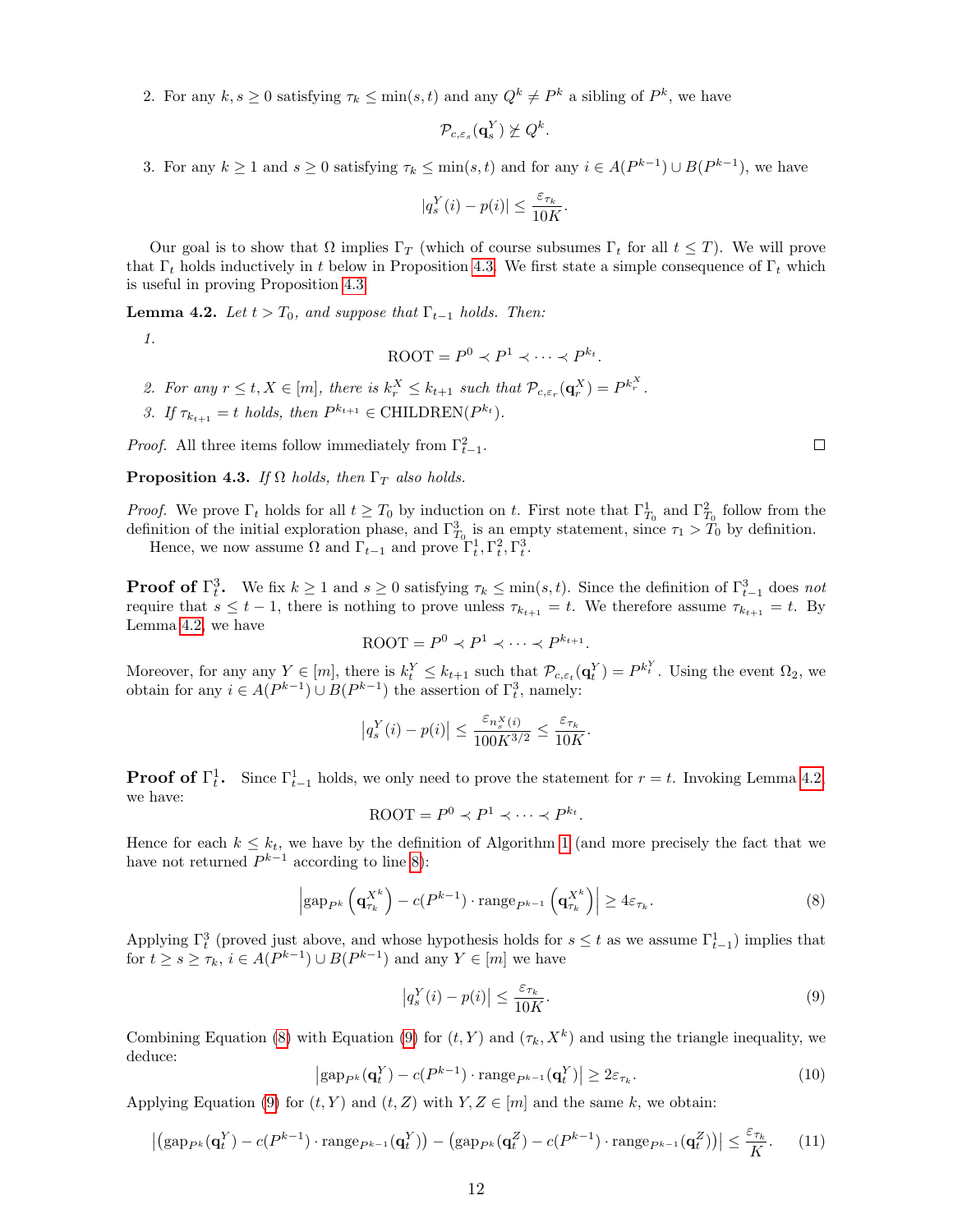Finally, combining Equations [\(10\)](#page-11-4) and [\(11\)](#page-11-5), we conclude:

$$
\frac{\left| \left( \text{gap}_{P^k}(\mathbf{q}_t^Y) - c(P^{k-1}) \cdot \text{range}_{P^{k-1}}(\mathbf{q}_t^Y) \right) - \left( \text{gap}_{P^{k-1}}(\mathbf{q}_t^Z) - c(P^{k-1}) \cdot \text{range}_{P^{k-1}}(\mathbf{q}_t^Z) \right) \right|}{\left| \text{gap}_{P^k}(\mathbf{q}_t^Y) - c(P^{k-1}) \cdot \text{range}_{P^{k-1}}(\mathbf{q}_t^Y) \right|} \le \frac{1}{2K}.\tag{12}
$$

Therefore, for any k, t with  $\tau_k \leq t$  and  $Y, Z \in [m]$ , if

$$
|\text{gap}_{P^k}(\mathbf{q}_s^Y) - c(P^{k-1}) \cdot \text{range}_{P^{k-1}}(\mathbf{q}_s^Y)| \leq 4d\varepsilon_s
$$

holds for some  $d \leq K + 1$ , then it follows that:

$$
|\text{gap}_{P^k}(\mathbf{q}_s^Z) - c(P^{k-1}) \cdot \text{range}_{P^{k-1}}(\mathbf{q}_s^Z)| \leq 4(d+1)\varepsilon_s.
$$

We recall that  $\mathcal{P}_{c,\varepsilon_t}(\mathbf{q}_t^Y) = P^{k_t^Y}$  for some  $k_t^Y \leq k_{t+1}$ . Using the description of Algorithm [1,](#page-5-1) the last equations mean that if  $\mathcal{P}_{c,\varepsilon_t}(\mathbf{q}_t^Y) = P^{k_t^Y}$  is decided because the condition of line [8](#page-5-4) is fulfilled for  $P = P^{k_t^Y}$  and Q, then the same condition will be fulfilled for  $P = P^{k_t^Y + 1}$  and the same Q when we run the algorithm for  $\mathbf{q}_t^Z$ . Since  $\mathcal{P}_{c,\varepsilon_t}(\mathbf{q}_t^Z) = P^{k_t^Z}$ , this proves  $k_t^Z \leq k_t^Y + 1$ . The reasoning is symmetric in Y and Z, so we obtain  $d_{\mathcal{T}_{K,m}}(\mathcal{P}_{c,\varepsilon_t}(\mathbf{q}_t^Z),\mathcal{P}_{c,\varepsilon_t}(\mathbf{q}_t^Y)) \leq 1$ . This concludes the inductive step for part [1.](#page-10-0)

**Proof of**  $\Gamma_t^2$ . We fix  $(k, s, t)$  satisfying  $\tau_k \le \min(t, s)$ . We apply the second item of Lemma [2.2](#page-5-0) with  $\mathbf{x} = \mathbf{q}_{\tau_k}^{X^k}, \ \mathbf{y} = \mathbf{q}_s^Y, \ \varepsilon = \varepsilon_{\tau_k}, \ \varepsilon' = \varepsilon_s \text{ and } P = P^{k-1}.$  Note that the assumption  $\left| q_{\tau_k}^{X^k}(i) - q_s^Y(i) \right| \leq \varepsilon_{\tau_k}$  for  $i \in A(P^{k-1}) \cup B(P^{k-1})$  is satisfied by the event  $\Gamma_t^3$  proved above. We obtain that  $\mathcal{P}_{c,\varepsilon_{\tau_k}}\left(\mathbf{q}_{\tau_k}^{X^k}\right) = P^k$ and  $\mathcal{P}_{c,\varepsilon_s}(\mathbf{q}_s^Y)$  cannot be descendants of two distinct children of  $P^{k-1}$ , which shows that  $\Gamma_t^2$  holds. This completes our induction over t and concludes the proof of Proposition [4.3.](#page-11-0)  $\Box$ 

Having established the fundamental properties on the behavior of our algorithm, we now turn to the regret analysis. Unlike the full-feedback scenario, the estimation error of a coordinate at time  $t$  depends not on  $\varepsilon_t$  but the potentially much larger  $\varepsilon_{n_t^X(i)}$ . We circumvent this issue in the next lemma by showing that the high-error coordinates can be set to their exactly correct values without affecting the result of the space partition.

<span id="page-12-0"></span>**Lemma 4.4.** Let  $X \in [m]$  be an arbitrary player. Let  $t \geq T_0$ , and let  $k_* = k_{t/(4K^2)} = \max\{k : \tau_k <$  $t/(4K^2)$ . Define the modified probability estimate  $\widetilde{\mathbf{q}}_t^X$  by:

$$
\widetilde{q}_t^X(i) = \begin{cases} q_t^X(i), & i \in A(P^{k_*}) \cup B(P^{k_*}), \\ p(i), & else. \end{cases}
$$

Then assuming  $\Omega$  holds, we have

$$
\mathcal{P}_{c,\varepsilon_t}(\mathbf{q}_t^X) = \mathcal{P}_{c,\varepsilon_t}(\widetilde{\mathbf{q}}_t^X).
$$

Proof. Roughly speaking, the reason why this is true is that at each time-step, the arms that have not been explored a lot are not relevant to make further decisions. More precisely, let  $k \leq k_*$ . The idea will be to prove that

$$
\left| \text{gap}_{P^k}(\mathbf{q}_t^X) - c(P^{k-1}) \cdot \text{range}_{P^{k-1}}(\mathbf{q}_t^X) \right| \ge 6K\varepsilon_t,
$$
  

$$
\left| \text{gap}_{P^k}(\widetilde{\mathbf{q}}_t^X) - c(P^{k-1}) \cdot \text{range}_{P^{k-1}}(\widetilde{\mathbf{q}}_t^X) \right| \ge 6K\varepsilon_t.
$$

Once we show this, it will follow that  $\mathbf{q}_t^X$ ,  $\tilde{\mathbf{q}}_t^X$  behave identically at all stages of Algorithm [1](#page-5-1) which<br>involve a coordinate they differ on The idea is simply that  $\epsilon$  is much smaller than  $\epsilon$  is a so involve a coordinate they differ on. The idea is simply that  $\varepsilon_t$  is much smaller than  $\varepsilon_{t/(4K^2)}$ , so the interfaces shrank a lot between times  $t/(4K^2)$  and t. Hence, if we were outside the interfaces at time  $\tau_k < \frac{t}{4K^2}$ , we are definitely still outside at time t. Indeed, by the definition of  $\tau_k$  and Algorithm [1,](#page-5-1) we have for some  $Y \in [m]$ :

$$
|\text{gap}_{P^k}(\mathbf{q}_{\tau_k}^Y) - c(P^{k-1}) \cdot \text{range}_{P^{k-1}}(\mathbf{q}_{\tau_k}^Y)| \geq 4\varepsilon_{\tau_k}.
$$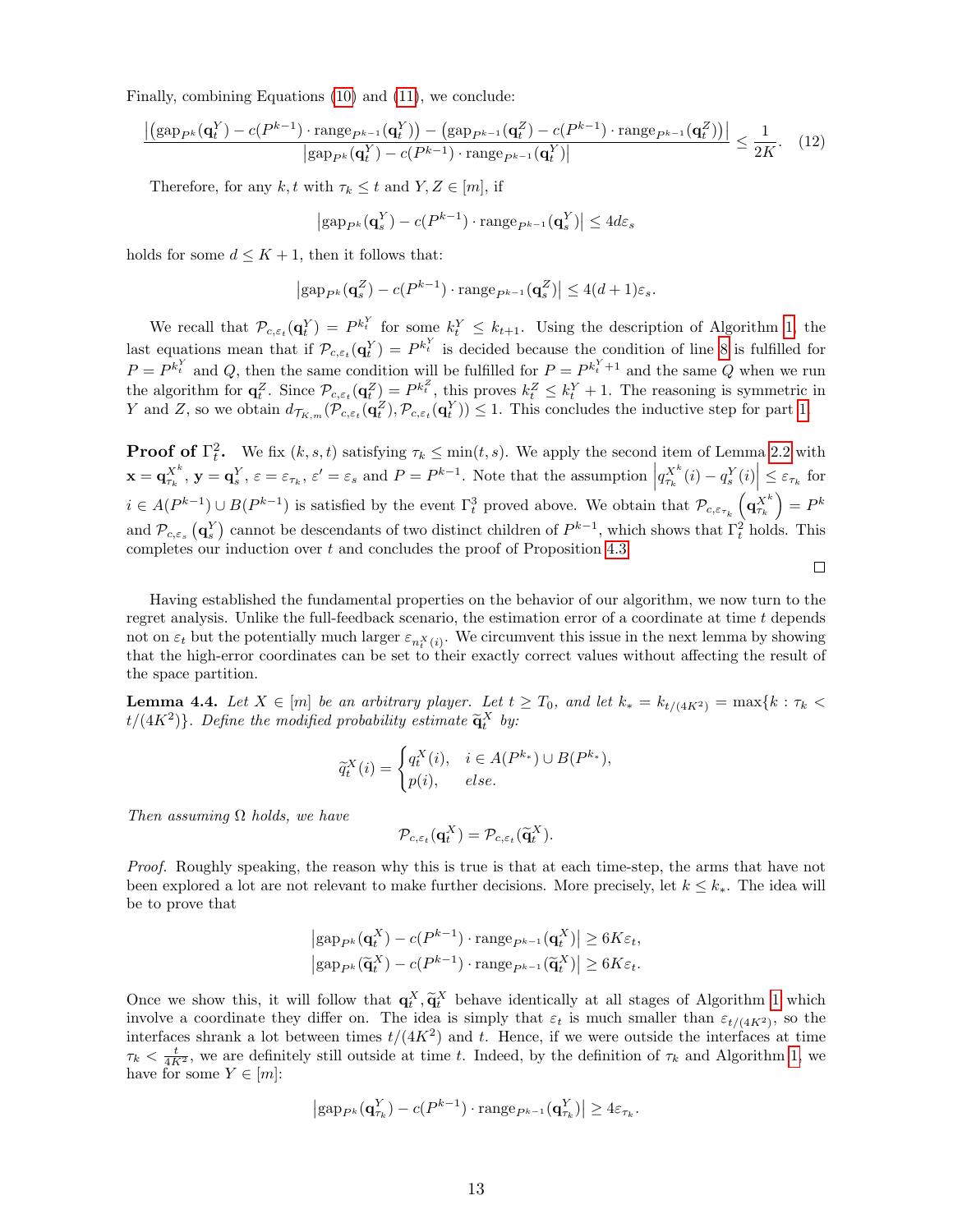From here, applying  $\Gamma_T^3$  and the triangle inequality shows that

$$
\left| \text{gap}_{P^k}(\mathbf{q}_t^X) - c(P^{k-1}) \cdot \text{range}_{P^{k-1}}(\mathbf{q}_t^X) \right| > 3\varepsilon_{\tau_k} \ge 6K\varepsilon_t,
$$
  

$$
\left| \text{gap}_{P^k}(\widetilde{\mathbf{q}}_t^X) - c(P^{k-1}) \cdot \text{range}_{P^{k-1}}(\widetilde{\mathbf{q}}_t^X) \right| > 3\varepsilon_{\tau_k} \ge 6K\varepsilon_t.
$$

Note that the reason why the second inequality holds is that by definition, the quantities gap<sub>Pk</sub>( $\mathbf{x}$ ) and range<sub>P<sup>k−1</sub></sup>(**x**) only depend on the coordinates  $x(i)$  such that  $i \in A(P^{k-1}) \cup B(P^{k-1})$ . These are the</sub> coordinates for which  $\Gamma_T^3$  provides an estimate.

Finally, we know from Propopsition [4.3](#page-11-0) that  $\mathcal{P}_{c,\varepsilon_t}(\mathbf{q}^X_t) = P^{k_t^X}$  for some  $k_t^X$ , and since the equations just above hold for all  $k \leq k_*$  we conclude that  $\mathcal{P}_{c,\varepsilon}(\mathbf{q}_k^X),\mathcal{P}_{c,\varepsilon}(\widetilde{\mathbf{q}}_k^X) \succeq P^{k_*}$  and moreover that line [8](#page-5-4)<br>of Algorithm 1 nover comes into effect for  $O = P^k$  with  $k < k$ . We finally observe th of Algorithm [1](#page-5-1) never comes into effect for  $Q = P^k$  with  $k < k_*$ . We finally observe that  $\mathbf{q}_t^X, \tilde{\mathbf{q}}_t^X$  now<br>exactly agree in all still relevant exercinates  $i \in A(P^{k_*}) \cup B(P^{k_*})$  and hange and up in the same region exactly agree in all still-relevant coordinates  $i \in A(P^{k_*}) \cup B(P^{k_*})$  and hence end up in the same region at the end of Algorithm [1.](#page-5-1)  $\Box$ 

Lemma [4.4](#page-12-0) will now imply the final regret bound.

**Theorem 4.5.** The expected regret in the bandit case is

<span id="page-13-7"></span>
$$
O\left(mK^{11/2}\sqrt{T\log(T)}\right).
$$

*Proof.* We assume  $\Omega$  holds throughout. We then have, for all *i*:

$$
\left|\tilde{q}_t^X(i) - p_t(i)\right| \le \frac{\varepsilon_{n_{t/(4K^2)}^X}(i)}{100K^{3/2}} \le \frac{\varepsilon_{t/(10K^3)}}{10K^{3/2}} < \frac{\varepsilon_t}{3}.\tag{13}
$$

By Lemma [4.4](#page-12-0) we have  $\mathcal{P}_{c,\varepsilon_t}(\mathbf{q}_t^X) = \mathcal{P}_{c,\varepsilon_t}(\tilde{\mathbf{q}}_t^X)$ . Therefore the regret of the strategy defined by  $(\mathbf{q}_t^X)_{t\in[T],X\in[m]}$  is equal to the regret of the "cheating strategy" obtained by playing using the estimates  $\tilde{\mathbf{q}}_t^X$  instead of  $\mathbf{q}_t^X$ . Now note that by Equation [\(13\)](#page-13-7), the "cheating strategy" using  $\tilde{\mathbf{q}}_t^X$  satisfies Equation [\(6\)](#page-8-3). Therefore, as argued in the proof of Theorem [3.2,](#page-8-4) we obtained the regret bound

$$
\mathbb{E}[R_T] \le O\left(mK^4 \sum_{t=1}^T \varepsilon_t\right).
$$

The theorem follows by using the definition of  $\varepsilon_t$ .

## References

- <span id="page-13-5"></span>[ALK19] P. Alatur, K. Y. Levy, and A. Krause. Multi-player bandits: The adversarial case. *Journal* of Machine Learning Research (JMLR), 2019.
- <span id="page-13-2"></span>[AM14] O. Avner and S. Mannor. Concurrent bandits and cognitive radio networks. In ECML/PKDD, 2014.
- <span id="page-13-1"></span>[AMTS11] A. Anandkumar, N. Michael, A. K. Tang, and A. Swami. Distributed algorithms for learning and cognitive medium access with logarithmic regret. IEEE Journal on Selected Areas in Communications, 29(4):731–745, 2011.
- <span id="page-13-0"></span>[BB20] Sébastien Bubeck and Thomas Budzinski. Coordination without communication: optimal regret in two players multi-armed bandits. In COLT, 2020.
- <span id="page-13-3"></span>[BBM<sup>+</sup>17] R. Bonnefoi, L. Besson, C. Moy, E. Kaufmann, and J. Palicot. Multi-armed bandit learning in iot networks: Learning helps even in non-stationary settings. In International Conference on Cognitive Radio Oriented Wireless Networks, pages 173–185. Springer, 2017.
- <span id="page-13-6"></span>[BLPS20] S. Bubeck, Y. Li, Y. Peres, and M. Sellke. Non-stochastic multi-player multi-armed bandits: Optimal rate with collision information, sublinear without. In COLT, 2020.
- <span id="page-13-4"></span>[BP19] Etienne Boursier and Vianney Perchet. Sic-mmab: synchronisation involves communication in multiplayer multi-armed bandits. In Advances in Neural Information Processing Systems, pages 12071–12080, 2019.

 $\Box$